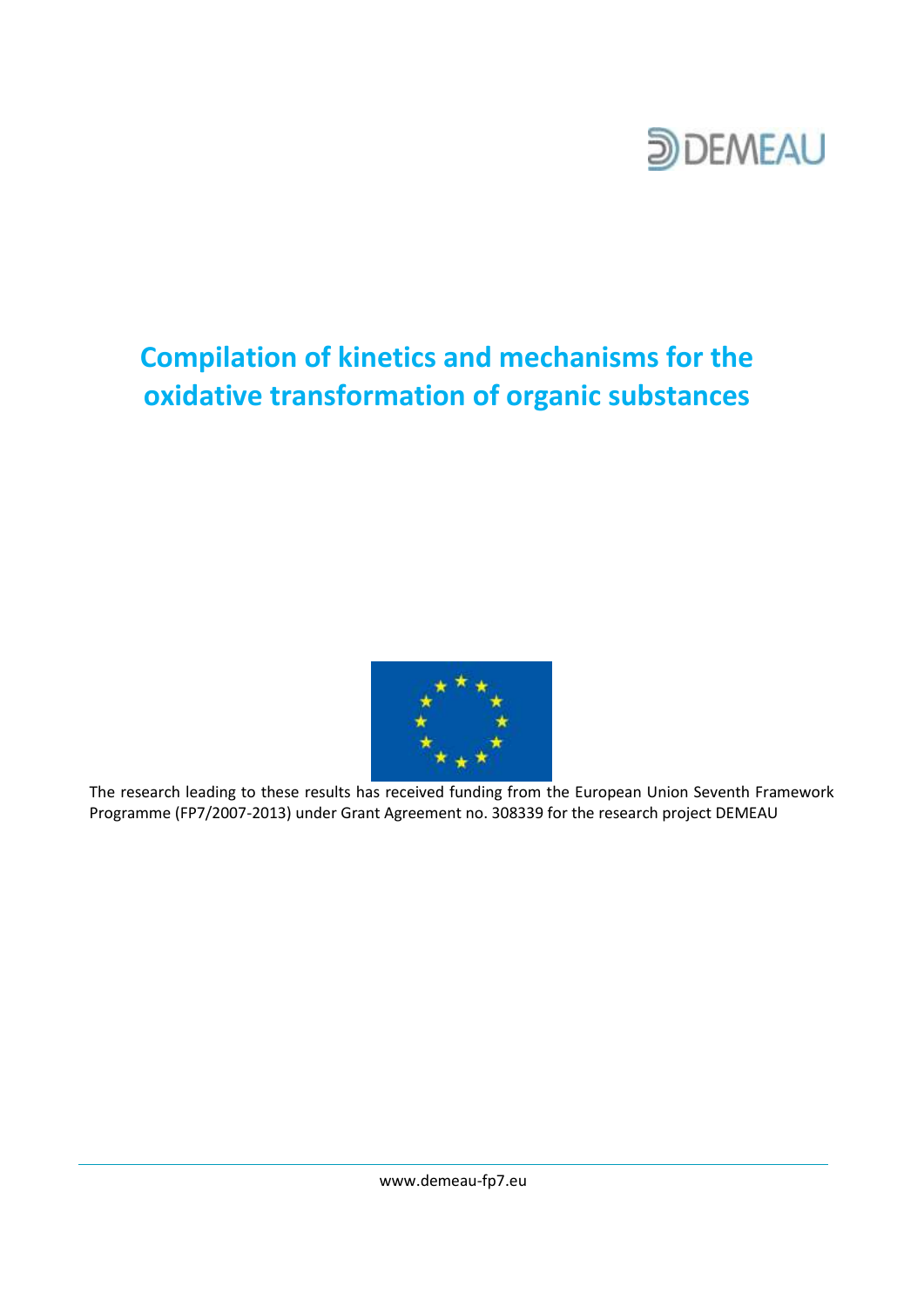

**Title:** Compilation of kinetics and mechanisms for the oxidative transformation of organic substances **Summary:** This deliverable aims at presenting the reactivity of selected compounds towards the oxidative treatments investigated in Work Area 3, *i.e.* ozonation and UV photolysis. Therefore, mechanisms of oxidation by molecular ozone and hydroxyl radicals on reactive moieties are first described for a better understanding of oxidants reactivity. Since the reactivity of compounds is finally quantified with kinetic laws and kinetic rate constants, protocols for the determination of reaction rate constants (k-values) are here described and discussed. Based on literature data or recent lab studies, kvalues of selected compounds are also compiled in this manuscript. These values are particularly useful since they can be implemented for prediction of their elimination during oxidative water treatment based on models presented here.

| <b>Grant agreement no:</b>    | 308339                                   |  |  |  |  |  |  |
|-------------------------------|------------------------------------------|--|--|--|--|--|--|
| <b>Work Package:</b>          | <b>WP32</b>                              |  |  |  |  |  |  |
| <b>Deliverable number:</b>    | D <sub>32.1</sub>                        |  |  |  |  |  |  |
| <b>Partner responsible:</b>   | Eawag (WP32 and WA3 leader)              |  |  |  |  |  |  |
|                               | KWR (WP31 leader)                        |  |  |  |  |  |  |
| Deliverable author(s):        | Marc Bourgin, Urs von Gunten, Christa S. |  |  |  |  |  |  |
|                               | McArdell, Juliane Hollender (all Eawag)  |  |  |  |  |  |  |
|                               | Roberta Hofman-Caris (KWR)               |  |  |  |  |  |  |
| <b>Quality assurance:</b>     | Ton Knol (Dunea)                         |  |  |  |  |  |  |
|                               | Jan Hofman (KWR)                         |  |  |  |  |  |  |
| <b>Planned delivery date:</b> | 31 August 2014                           |  |  |  |  |  |  |
| <b>Actual delivery date:</b>  | 30 January 2015                          |  |  |  |  |  |  |
| <b>Dissemination level:</b>   | <b>Public</b>                            |  |  |  |  |  |  |

#### © 2012 DEMEAU

This Demonstration project 'Demonstration of promising technologies to address emerging pollutants in water and waste water' (DEMEAU) has received funding from the European Union's Seventh Programme for Research, Technological Development and Demonstration under Grant Agreement no. 308330. All rights reserved. No part of this book may be reproduced, stored in a database or retrieval system, or published, in any form or in any way, electronically, mechanically, by print, photograph, microfilm or any other means without prior written permission from the publisher.

This publication reflects only the author's views and the European Union is not liable for any use that may be made of the information contained therein.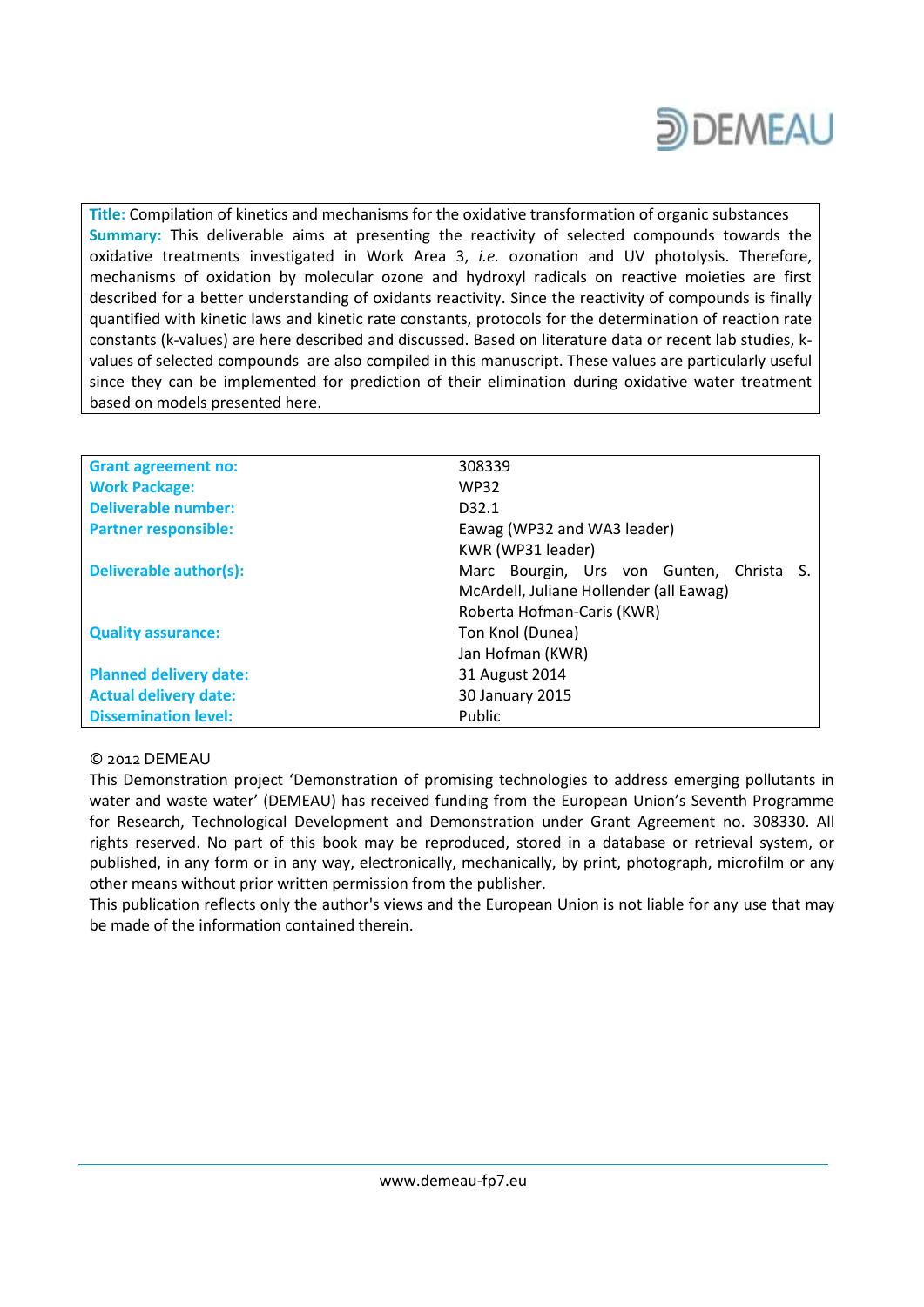## **Table of contents**

| 1                                                                                                          |  |
|------------------------------------------------------------------------------------------------------------|--|
| $\overline{2}$                                                                                             |  |
| 3<br>3.1<br>3.1.1                                                                                          |  |
| 3.1.2                                                                                                      |  |
| 3.1.3                                                                                                      |  |
| 3.2                                                                                                        |  |
| 4<br>4.1<br>4.1.1                                                                                          |  |
| 4.1.2                                                                                                      |  |
| 4.1.3                                                                                                      |  |
| 4.2                                                                                                        |  |
| 4.2.1                                                                                                      |  |
| 4.2.2                                                                                                      |  |
| Estimation of the second order rate constants using a quantitative structure-activity relationships<br>4.3 |  |
| 5                                                                                                          |  |
| 5.1                                                                                                        |  |
| 5.2                                                                                                        |  |
| 6                                                                                                          |  |
|                                                                                                            |  |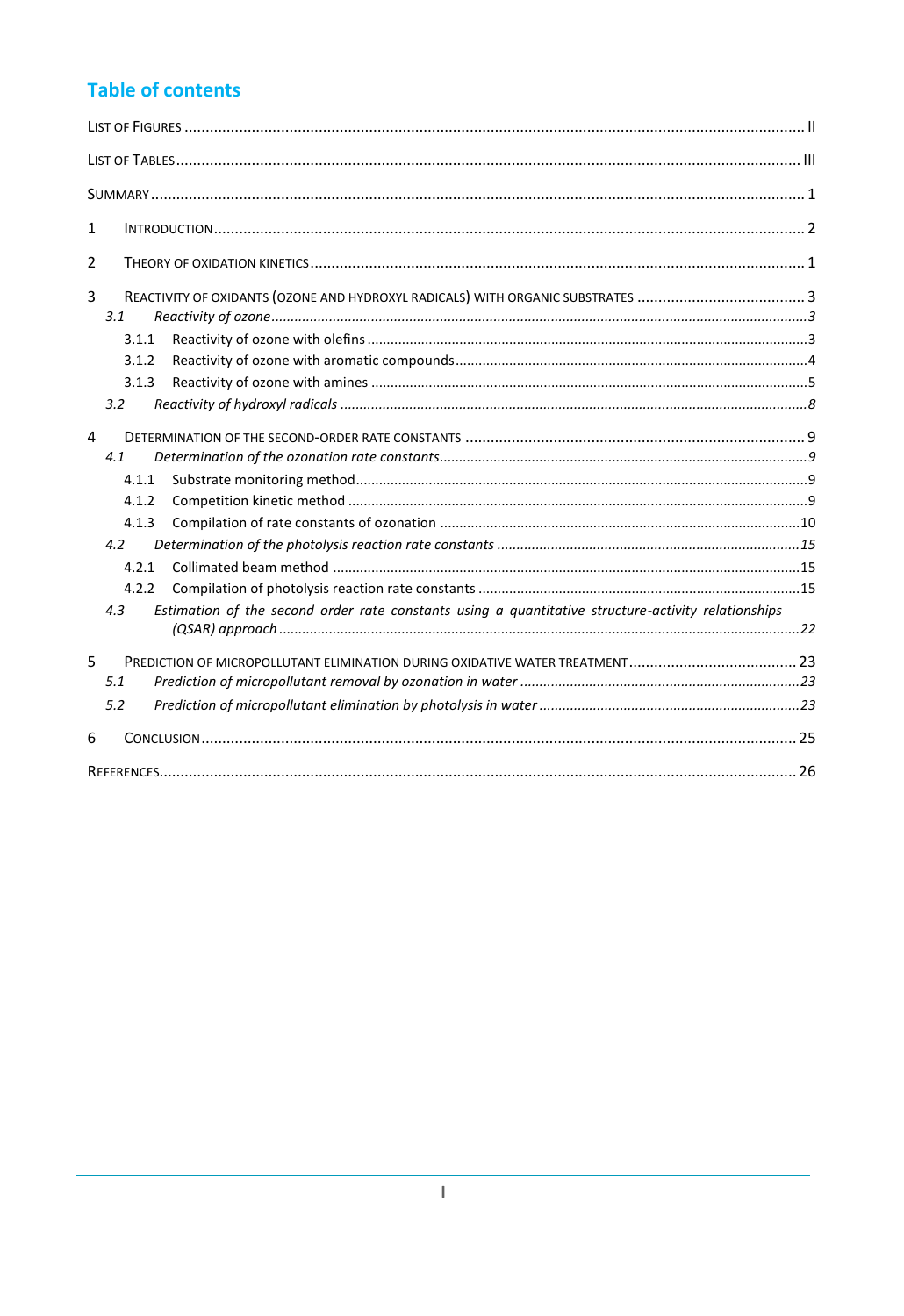## <span id="page-3-0"></span>**List of Figures**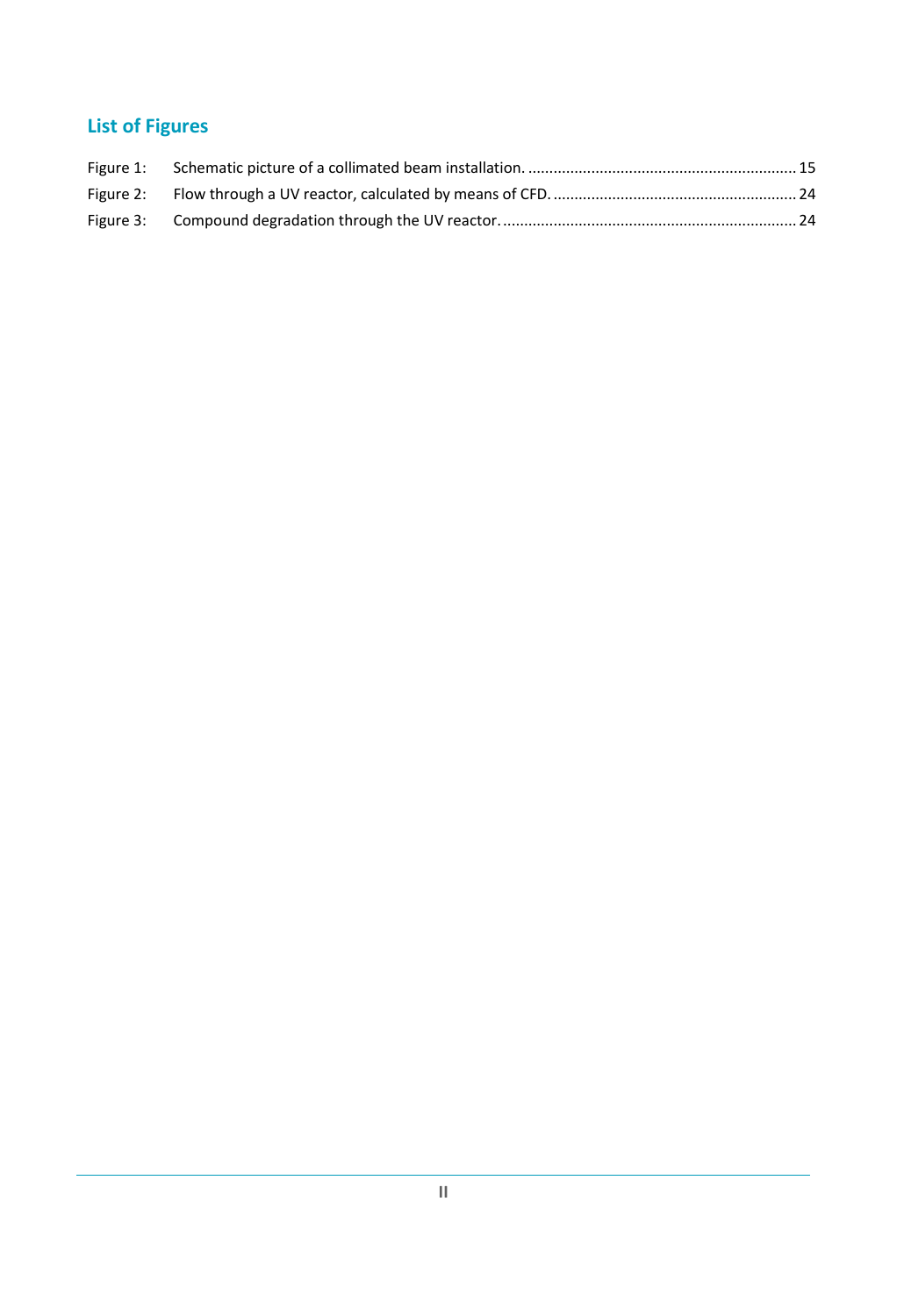## <span id="page-4-0"></span>**List of Tables**

| Table 1: |                                                                                                                                                                                    |  |
|----------|------------------------------------------------------------------------------------------------------------------------------------------------------------------------------------|--|
| Table 2: | Rate constants of the reaction of ozone with benzene and its derivatives. 5                                                                                                        |  |
| Table 3: |                                                                                                                                                                                    |  |
| Table 4: | Rate constants of ozonation for the compounds of interest from the DEMEAU list.  11                                                                                                |  |
| Table 5: | Photolysis and oxidation rate constants for a set of pharmaceuticals, determined at KWR.<br>When available, (average) literature data are shown in italics (Wols and Hofman-Caris, |  |
| Table 6: | Fluence based reaction rate constants for several pharmaceuticals in a LP and MP UV and                                                                                            |  |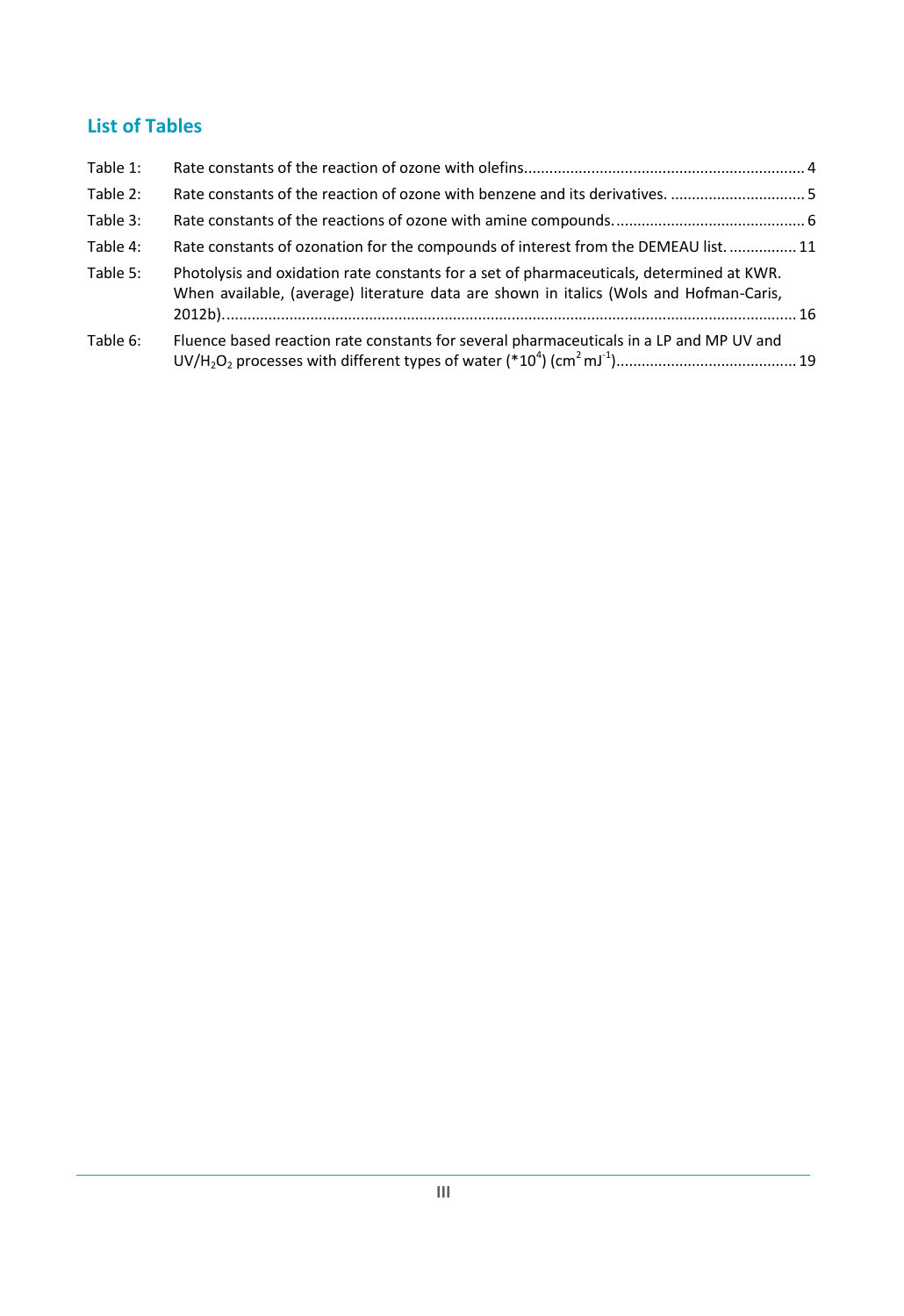## <span id="page-5-0"></span>**Summary**

This deliverable aims at presenting the reactivity of selected compounds towards the oxidative treatments investigated in Work Area 3, i.e. ozonation and UV photolysis. Therefore, mechanisms of oxidation by molecular ozone and hydroxyl radicals on reactive moieties are first described for a better understanding of oxidants reactivity. Since the reactivity of compounds is finally quantified with kinetic laws and kinetic rate constants, protocols for the determination of reaction rate constants (k-values) are here described and discussed. Based on literature data or recent lab studies, k-values of selected compounds are also compiled in this manuscript. These values are particularly useful since they can be implemented for prediction of their elimination during oxidative water treatment based on models presented here.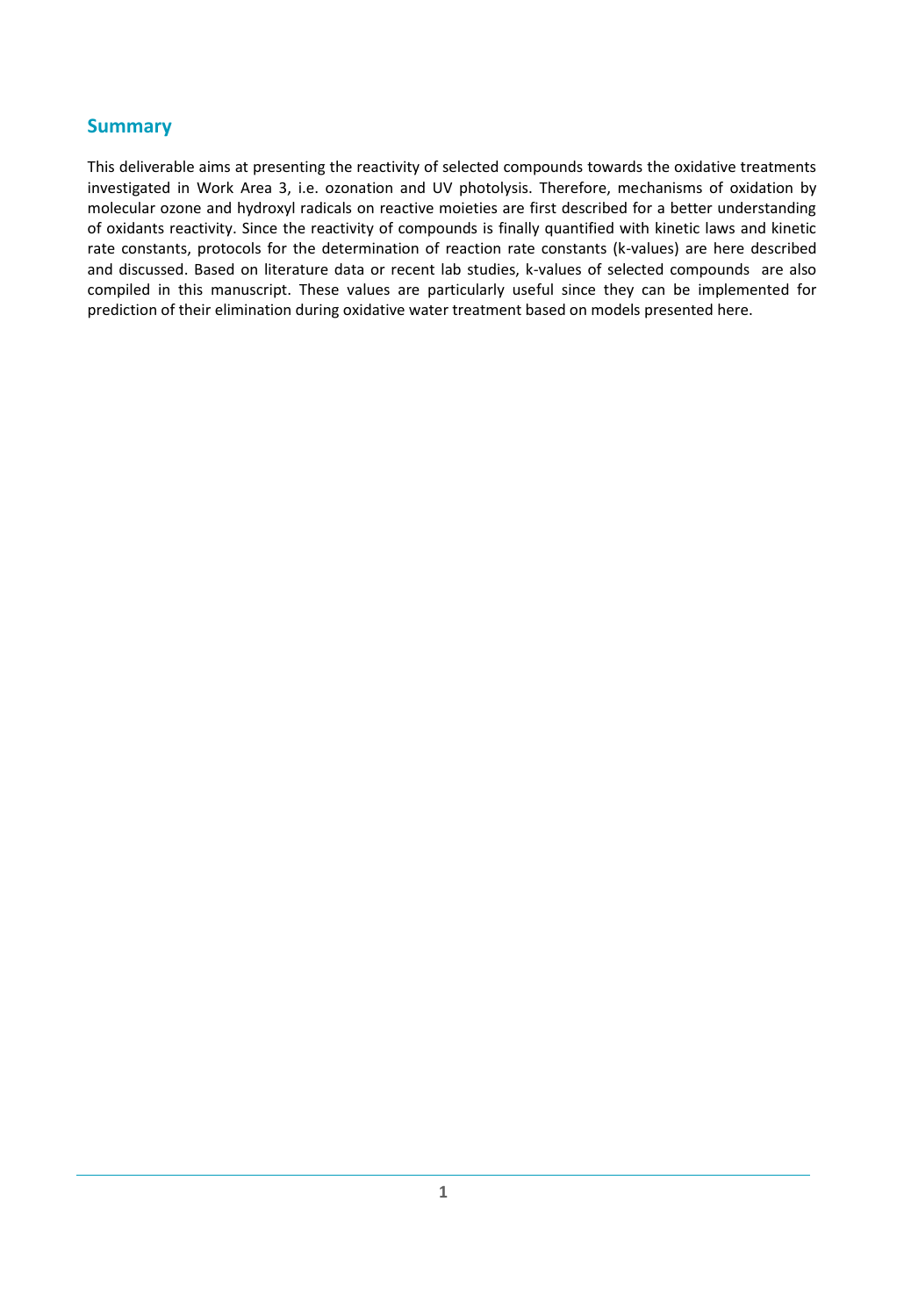## <span id="page-6-0"></span>**1 Introduction**

Oxidation processes are currently widely implemented for disinfection and decontamination of water and wastewater. Indeed, these processes can be applied to remove pathogenic agents (viruses, bacteria, protozoa) but also inorganic (iron, manganese, arsenic, etc.) and micropollutants (taste and odor compounds, fuel additives, pesticides, chlorinated solvents and algal toxins, etc.). Recently these processes have received a great interest to eliminate emerging substances, such as hormones, pharmaceuticals and personal care products, and sweeteners [\(Schwarzenbach et al., 2006\)](#page-33-0). These organic micropollutants were demonstrated to be mainly discharged from wastewater effluents [\(Kolpin et al., 2002\)](#page-33-1). Consequently, to achieve a decontamination of distributed and discharged water, oxidative treatment of water and wastewater have been discussed and investigated from bench- to full-scale [\(Snyder et al., 2006;](#page-34-0) [Hollender](#page-33-2)  [et al., 2009;](#page-33-2) [Rosario-Ortiz et al., 2010;](#page-33-3) [Gerrity et al., 2011\)](#page-32-1).

Ozonation is one of the most implemented oxidation processes for water and wastewater treatment. In this case, ozone  $(O_3)$  can oxidize easily compounds with electron-rich moieties (see item [3.1\)](#page-9-1). However, ozone may also be self-decomposed, mostly by dissolved organic matter, to form hydroxyl radicals (HO\*) which are known to react quickly and unselectively towards a very broad range of compounds [\(von](#page-34-1)  [Gunten, 2003\)](#page-34-1). In water treatment plant, the formation of hydroxyl radicals can be also promoted by addition of hydrogen peroxide  $(H_2O_2)$  or UV irradiation.

UV irradiation has been used for disinfection purposes for decades already. However, some (organic) compounds also are sensitive towards UV irradiation, and can be decomposed upon UV absorption by means of photolysis. Photolysis of  $H_2O_2$  results in the formation of hydroxyl radicals. By combining UV irradiation with H<sub>2</sub>O<sub>2</sub> a very effective advanced oxidation process can be obtained, in which both photolysis and oxidation of compounds, like organic micropollutants, is combined. In general mercury UV lamps are used for this purpose. There are two types: low pressure (LP) UV lamps, which emit radiation with a wavelength of 253.7 nm, and medium pressure (MP) UV lamps, which emit a broader spectrum between 200 and 300 nm. During a UV/H2O2 process, also other reactions may take place. Examples are UV absorption by natural organic matter, nitrate and hydrogenocarbonate, which may be present in concentrations notably higher than the concentrations of organic micropollutants. Thus, these compounds may compete with the micropollutants for UV radiation. On the other hand, this may result in the formation of radicals, that may cause different reactions of micropollutants (e.g. radicals originating from nitrate photolysis) or may act as radical scavengers, thus hindering the reactions of hydroxyl radicals (hydrogenocarbonate is well known for this effect). Therefore, all such effects have to be taken into account to be able to understand the processes that occur.

Studying the reaction kinetics of the (advanced) oxidation process results in a better understanding of the process, and the factors which influence this process. Thus, insight into the parameters which can be used to control and optimize the process can be obtained. This gives valuable information to drinking water companies and wastewater treatment plants, which consider (advanced) oxidation processes for water treatment, and for companies who develop such technologies.

The aim of this manuscript is (i) to present the main mechanisms of the reactions involved during both oxidative water treatment investigated in the DEMEAU project, *i.e.* ozonation and photolysis, (ii) to describe the different methods for the determination of kinetics rate constants, and (iii) to compile from literature and recent lab studies the rate constants values of compounds relevant for the DEMEAU project.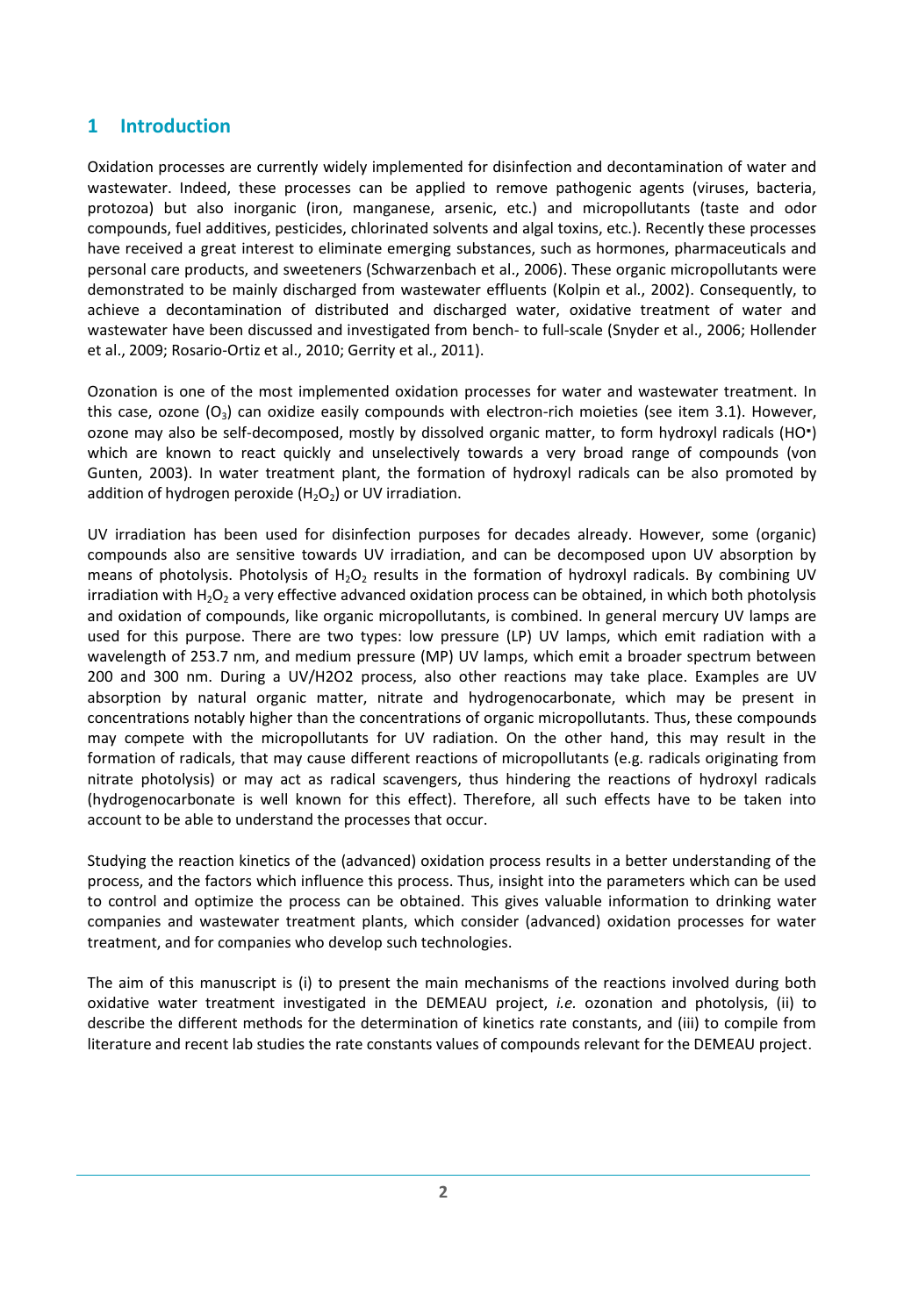#### <span id="page-7-0"></span>**2 Theory of oxidation kinetics**

The efficiency of micropollutant elimination during oxidative water treatment depends on (i) the reactivity of the micropollutant toward the oxidant and (ii) the water quality, especially the water matrix components of water such as dissolved matter [\(Lee and von Gunten, 2010\)](#page-33-4). The reactivity of a compound toward an oxidant is measured based on chemical kinetics, employing rate laws and rate constants. Indeed, the reaction between oxidants (Ox) and the substrate (M) typically follows second-order reaction kinetics, corresponding to the following equations (1) and (2):

$$
M + \vartheta \, Ox \to M_{oxid} \tag{1}
$$

$$
-\frac{d[M]}{dt} = k[M][0x] \tag{2}
$$

Where k is the second-order rate constant for the elimination of M by the oxidant. Integration of eq. (2) over the reaction time for a closed system (e.g. batch or plug-flow system) yields equation (3) under the conditions [M] < [Ox] (pseudo first order kinetics). This condition is almost always valid during water treatment since the concentration of micropollutants is usually in the ng L<sup>-1</sup> to the µg L<sup>-1</sup> range while the concentration of the oxidant is in the mg  $\mathsf{L}^{\text{-1}}$  range.

$$
\ln\left(\frac{[M]}{[M_0]}\right) = -k \int [Ox] dt \tag{3}
$$

In the case of ozonation where molecular ozone is partly decomposed to hydroxyl radicals, eq. (3) can be rewritten considering both oxidants as follows:

$$
\ln\left(\frac{[M]}{[M_0]}\right) = -k_{M,O_{\rm s}} \int [O_{\rm s}] \, dt - k_{M,\bullet OH} \int [\bullet \, OH] \, dt \tag{4}
$$

Where  $k_{M,03}$  and  $k_{M,\bullet 0H}$  are the respective second-order rate constants for the elimination of M by molecular ozone and hydroxyl radicals.

The rate constant  $k_{M,03}$  is typically measured by ozonation of the substrate in ultrapure water in presence of a radical scavenger so that eq. (4) can be simplified to yield:

$$
\ln\left(\frac{[M]_0}{[M]}\right) = k_{M,O_{\rm s}} \int [O_3] \ dt \tag{5}
$$

Due to its high water solubility and low reactivity with ozone ( $k_{03}$  = 3  $\times$  10<sup>-3</sup> M<sup>-1</sup> s<sup>-1</sup>) (Hoigné and Bader, [1983a\)](#page-32-2), tert-butanol is typically used to scavenge radicals. Conventional methods of determination of ozonation rate constants will be described hereafter in ite[m 4.1.](#page-15-1)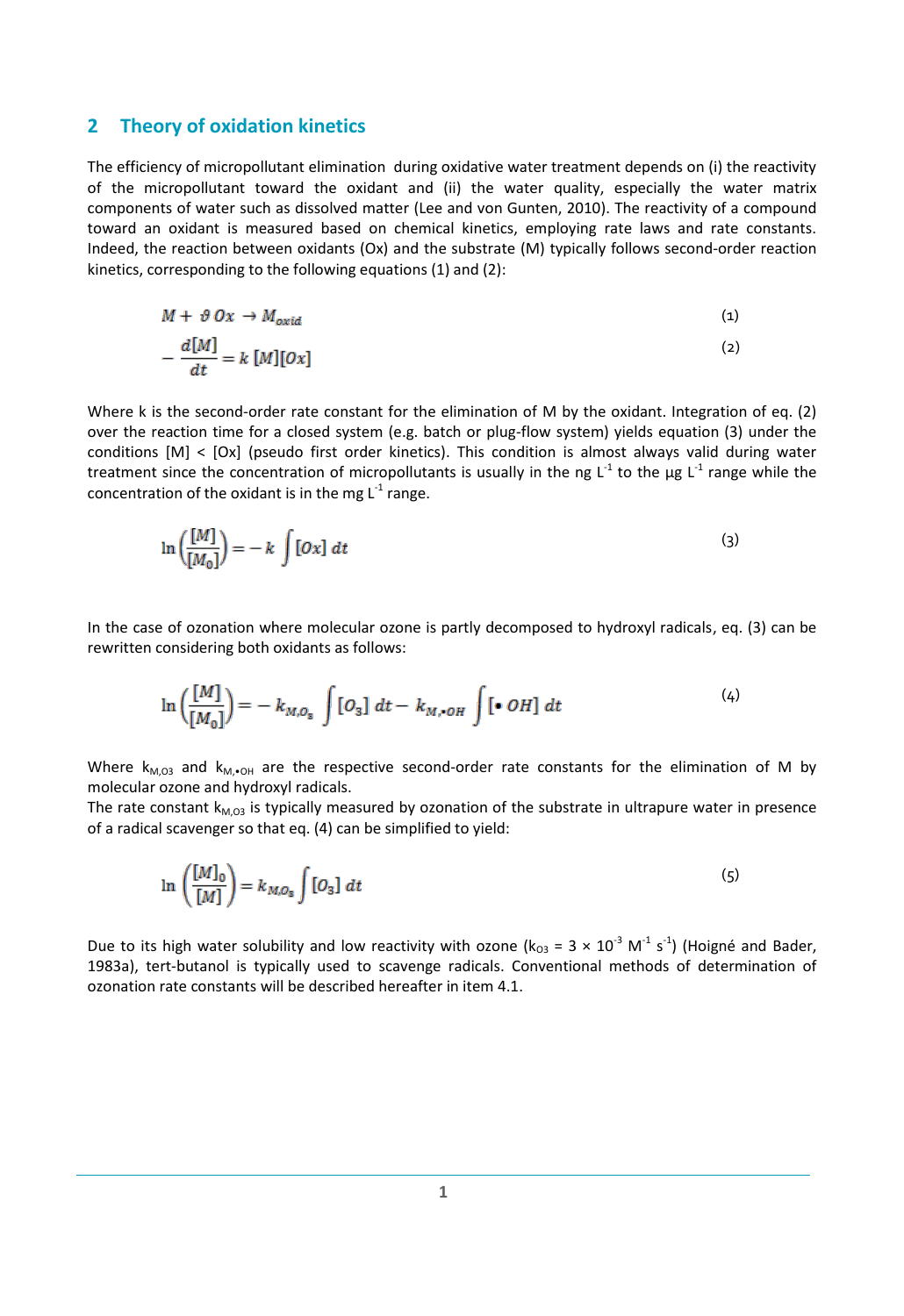UV/H<sub>2</sub>O<sub>2</sub> processes can be divided into photolysis and oxidation reactions. The UV dose is the total amount of energy per surface unit (mJ/cm<sup>2</sup>). In case of low pharmaceutical concentrations, the logarithm of degradation (In  $[M]_0/[M]$ ) can be regarded as linear with UV-dose H':

$$
\ln\left(\frac{[M]_0}{[M]}\right) = -k_{M,UV} H'
$$
\n(6)

In equation (6)  $k_{M,UV}$  is the degradation rate constant (cm<sup>2</sup> mJ<sup>-1</sup>) of a compound. This constant consists of the combination of the photolytic degradation rate constant ( $k_{photo,UV}$ ; cm<sup>2</sup> mJ<sup>-1</sup>), and oxidation rate constant (k<sub>ox</sub>; cm<sup>2</sup> mJ<sup>-1</sup>) (eq. (7)):

$$
k_{M,UV} = k_{photo,UV} + k_{ox,UV} \tag{7}
$$

For experiments without H<sub>2</sub>O<sub>2</sub> k<sub>ox, UV</sub> will be zero. According to Bolton and Stefan, for a collimated beam equipped with LP lamps, assuming a constant water absorption, the photolytic degradation can be written as equation 8 [\(Bolton and Stefan, 2002\)](#page-32-3):

$$
k_{photo} = \ln(10) \frac{\Phi \varepsilon}{U_{254}}
$$
 (8)

"Φ" is the quantum yield, defined as ratio of the amount of absorbed photons resulting in a transformation of the molecule and the total amount of absorbed photons in a compound. "ε" is the molar absorption (L mol<sup>-1</sup> cm<sup>-1</sup>). Assuming a quasi-steady state OH radical concentration in the collimated beam, the photolysis of hydrogen peroxide can be written analogous to eq. (8), and the oxidation degradation rate constant becomes (for LP lamps):

$$
k_{ox} = 2 \ln(10) \frac{\Phi_{\rm H} \varepsilon_{\rm H} k_c [H_2 O_2]}{U_{254} \sum (k_i [c_i]) + k_H [H_2 O_2]}
$$
(9)

In eq. (9) the subscript H stands for hydrogen peroxide,  $k_i$  is the reaction rate constant (L mol<sup>-1</sup> s<sup>-1</sup>) of compound  $c_i$  with hydroxyl radicals, whereas  $k_c$  represents the OH radical reaction rate constant with the target compound [\(Wols et al., 2013\)](#page-34-2). This kinetic model was extended, taking into account reactions taking place in the water phase [\(Wols et al., 2014\)](#page-34-3). In this model first and second order reactions were considered, as well as acid-base equilibrium interactions. In this way a system of differential equations was obtained, which can be mathematically written as a matrix consisting of vectors. In compact form this can be written as:

$$
\frac{d[M]}{dt} = Nv \tag{10}
$$

N represents a stoichiometric matrix with size  $(p,r)$ , p is the number of reactions and r is the number of compounds. v is the reaction rate vector with length p and [M] is a vector of length r with all compounds. The reaction rate vector v consists of a part related to photolysis reactions and a part related to secondorder reactions. A detailed description of this model can be found in Wols *et al.*, 2014.

The composition of the water matrix can play an important role in UV/H2O2 processes. Nitrate, e.g., can be photolyzed at relatively low wavelengths (<240 nm), resulting in the formation of radicals that may interfere with the reaction process. Other compounds, like e.g. (bi)carbonate may act as radical scavengers, hindering the oxidation by hydroxyl radicals. Depending on the circumstances, such reactions will have to be taken into account.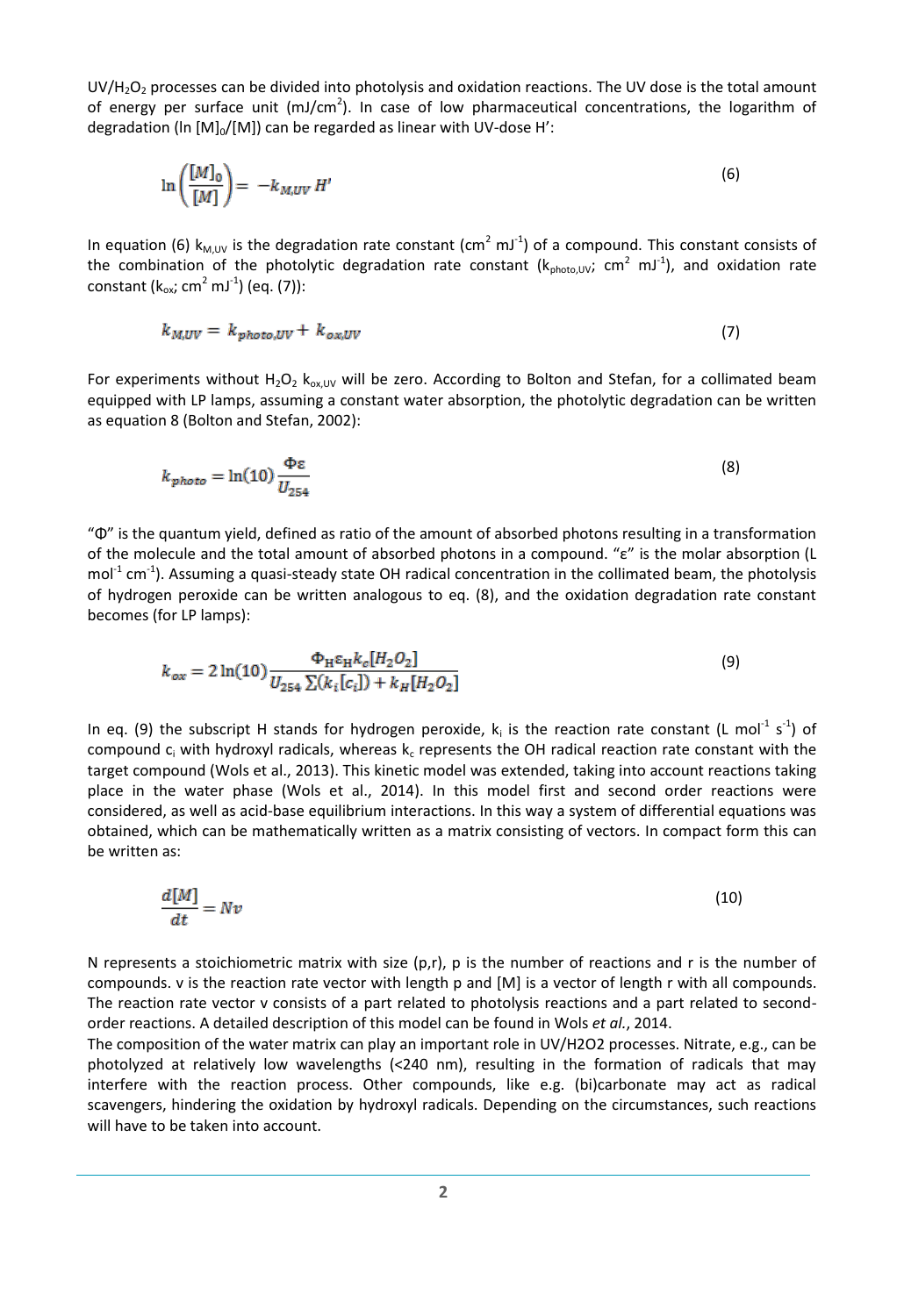## <span id="page-9-0"></span>**3 Reactivity of oxidants (ozone and hydroxyl radicals) with organic substrates**

#### <span id="page-9-1"></span>**3.1 Reactivity of ozone**

Ozone is an electrophilic molecule and may react fast with the electron-rich moieties like olefins, amines, anilines, phenols, among others. The mechanism of some ozonation reactions and the values of the ozonation rate constants will be presented and discussed hereafter. For a comprehensive compilation of reactions mechanisms, more information and examples can be found in the handbook written by von Sonntag and von Gunten [\(Sonntag and von Gunten, 2012\)](#page-34-4).

#### <span id="page-9-2"></span>**3.1.1 Reactivity of ozone with olefins**

Due to the high density of electrons in the carbon-carbon  $π$ -bond, olefins are usually very reactive with ozone unless they have electron-withdrawing substituents. A mechanism of alkene ozonolysis was first described by Rudolf Criegee [reactions (1)-(6)], and his name is now associated to this reaction [\(Criegee,](#page-32-4)  [1975\)](#page-32-4).

An intermediate, called ozonide, was demonstrated to be formed by (2+3)–cycloaddition of ozone on olefins [reaction (2)]. The ozonide is then successively transformed to zwiterrions and decomposed finally to carbonylated compounds.



The high reactivity of olefins with ozone was confirmed by the determination of many rate constants [\(Dowideit and von Sonntag, 1998;](#page-32-5) [Leitzke et al., 2001;](#page-33-5) [Theruvathu et al., 2001;](#page-34-5) [Leitzke et al., 2003;](#page-33-6) [Leitzke](#page-33-7)  [and von Sonntag, 2009\)](#page-33-7). The rate constants of alkene ozonolysis are usually superior to  $10^4$  M<sup>-1</sup> s<sup>-1</sup>. For instance, the rate constant of the most basic one, ethene, is 1.8  $\times$  10<sup>5</sup> M<sup>-1</sup> s<sup>-1</sup> (Dowideit and von Sonntag, [1998\)](#page-32-5). However the presence of electron-donating (*i.e.*, alkyl) or –withdrawing (*i.e.*, halide or carboxylic acid) functions can dramatically affect the reactivity of olefins by as much as 6 orders of magnitude, as shown i[n Table 1.](#page-10-1)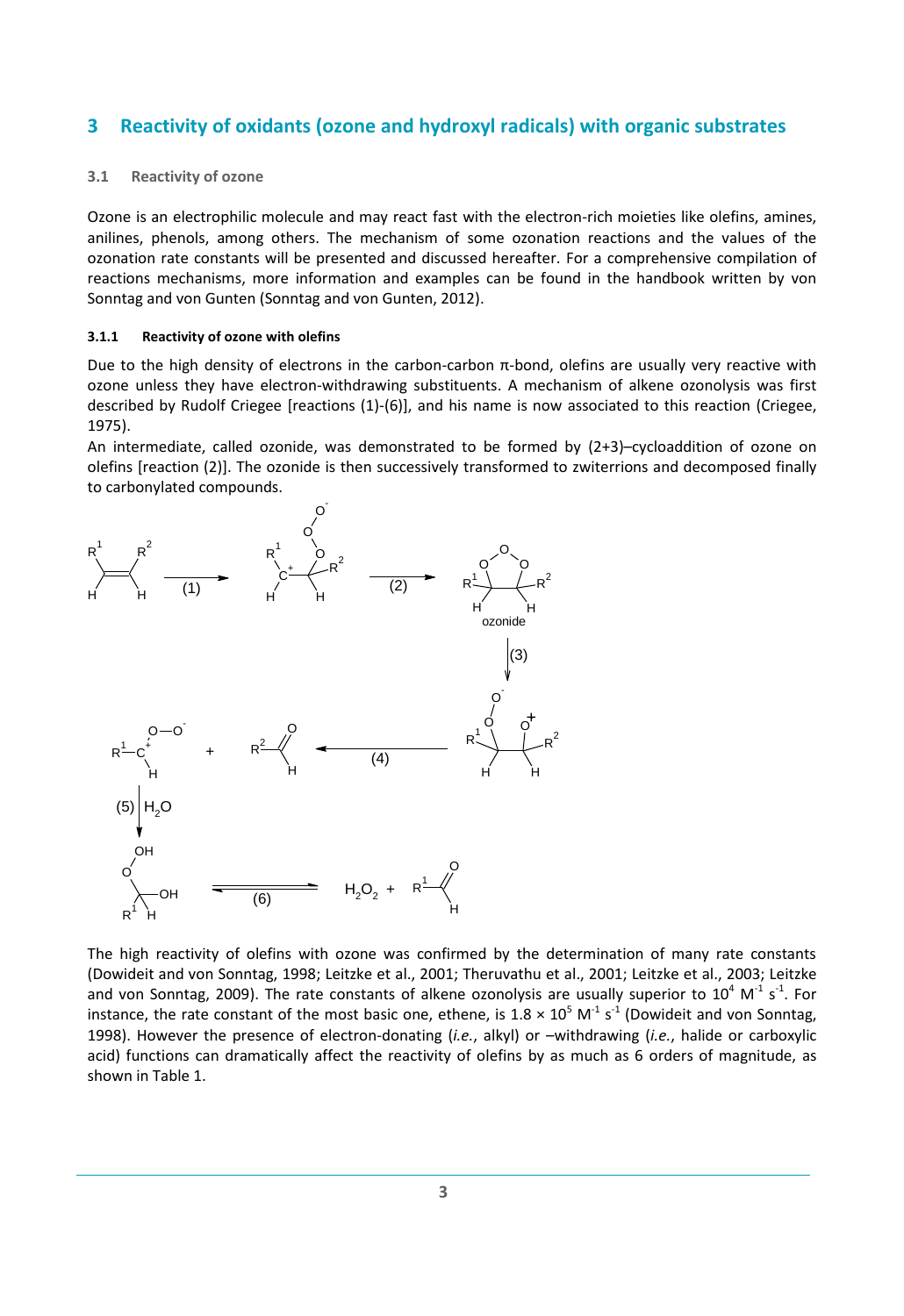<span id="page-10-1"></span>**Table 1: Rate constants of the reaction of ozone with olefins.**

| Compound                 | $k(M^{-1} s^{-1})$  | Reference                      |
|--------------------------|---------------------|--------------------------------|
| Ethene                   | $1.8 \times 10^{5}$ | Dowideit and von Sonntag, 1998 |
| Propene                  | $8 \times 10^5$     | Dowideit and von Sonntag, 1998 |
| Tetramethylene           | $>1\times10^6$      | Dowideit and von Sonntag, 1998 |
| 1,1-Dichloroethene       | 110                 | Dowideit and von Sonntag, 1998 |
| cis-1,2-Dichloroethene   | 540                 | Dowideit and von Sonntag, 1998 |
| trans-1,2-Dichloroethene | $6.5 \times 10^{3}$ | Dowideit and von Sonntag, 1998 |
| Trichloroethene          | 14                  | Dowideit and von Sonntag, 1998 |
| Tetrachloroethene        | < 0.1               | Dowideit and von Sonntag, 1998 |
| Acrylic acid             | $2.8 \times 10^{4}$ | Leitzke and von Sonntag, 2009  |

#### <span id="page-10-0"></span>**3.1.2 Reactivity of ozone with aromatic compounds**

Similarly to olefins, the first step in the reaction of ozone with aromatic compounds is the formation of an ozone adduct *via* a zwitterion [reactions (7)-(8)].



Based on a mechanism similar to olefin ozonation, the initial carbon-carbon double bond where the ozone adduct is located is disrupted. The aromatic ring is consequently opened to produce a dialdehyde and  $H_2O_2$ [reactions (9)-(10)].



The ozonation of aromatic compounds may also frequently lead to hydroxylation. This reaction occurs after the release of singlet oxygen from the zwitterionic adduct and the re-aromatization by proton loss [reactions (11)-(12)].

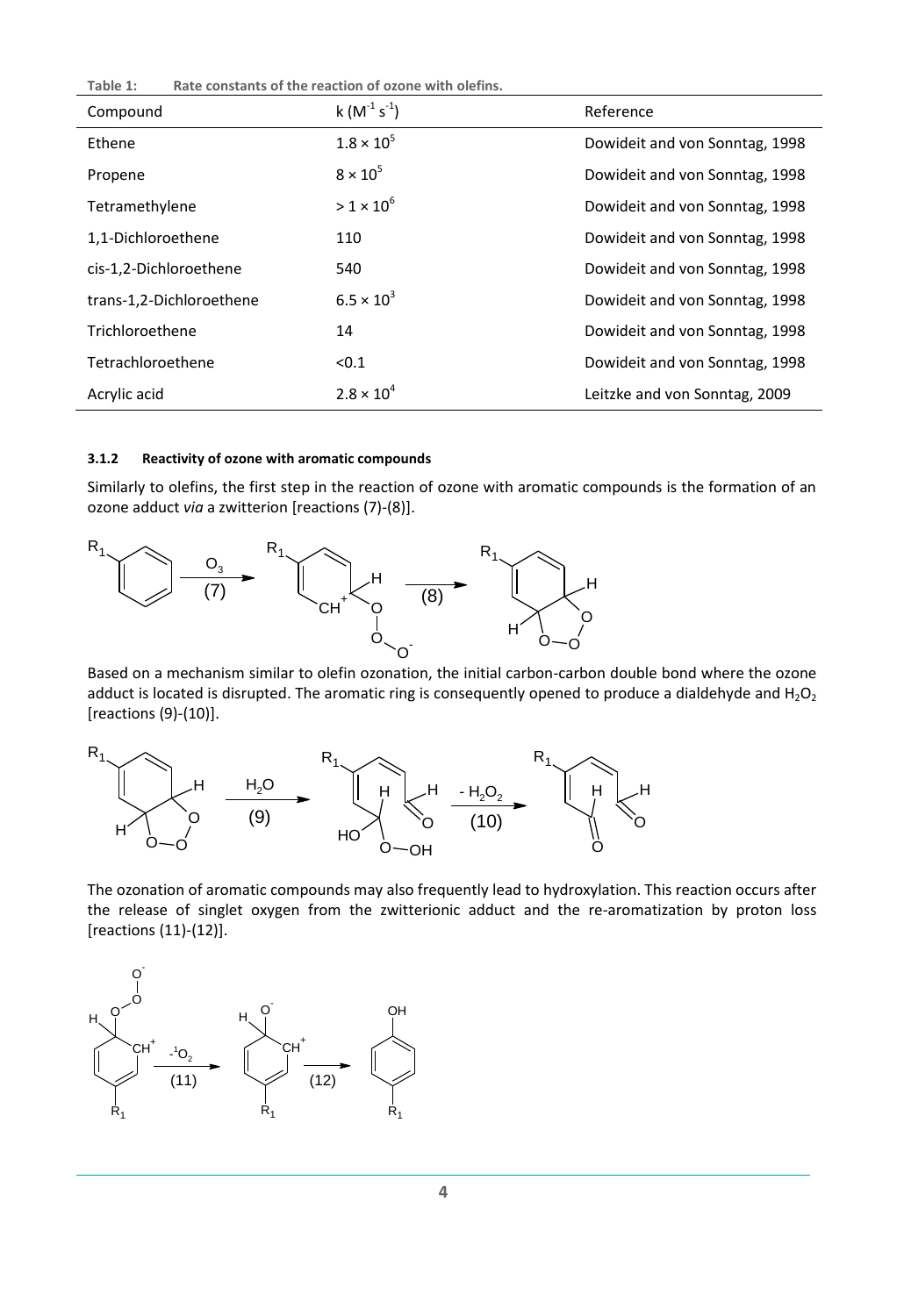Benzene itself presents a low reactivity with ozone (2  $M^{-1}$  s<sup>-1</sup>, see [Table 2\)](#page-11-1). However, electron-donating substituents, such as hydroxyl, alkoxyl, alkyl or amine groups, activates the aromatic rings allowing an increasing reactivity with ozone [\(Table 2\)](#page-11-1). On the contrary, electron-withdrawing groups, e.g. halide, deactivate benzene ring producing a significant decrease of reactivity. Obviously, increasing the number of activating (or deactivating) groups leads to a dramatic increase (respectively decrease) of the measured ozone rate constants. For example, the following compounds can be sorted by increasing rate constants as follows:

Trichlorobenzene < Dichlorobenzene < Chlorobenzene < Benzene < Methoxybenzene < Dimethoxybenzene < Trimethoxybenzene.

| Compound                                        | $k(M^{-1} s^{-1})$       | Reference                     |
|-------------------------------------------------|--------------------------|-------------------------------|
| Benzene                                         | $\overline{2}$           | (Hoigné and Bader, 1983a)     |
| Aniline                                         | $9.0 \times 10^{7}$      | (Hoigné and Bader, 1983b)     |
| Dihydroxybenzene (catechol and<br>hydroquinone) | $0.52 - 2.3 \times 10^6$ | (Mvula and von Sonntag, 2003) |
| Phenol                                          | 1300                     | (Hoigné and Bader, 1983b)     |
| anion                                           | $1.4 \times 10^{9}$      | (Hoigné and Bader, 1983b)     |
| Trimethoxybenzene (1,3,5-)                      | $9.4 \times 10^{5}$      | (Muñoz and von Sonntag, 2000) |
| Dimethoxybenzene (1,4-)                         | $1.3 \times 10^{5}$      | (Muñoz and von Sonntag, 2000) |
| Methoxybenzene                                  | 290                      | (Hoigné and Bader, 1983a)     |
| Trimethylbenzene<br>(1,2,4)<br>and<br>1,3,5)    | 400-700                  | (Hoigné and Bader, 1983a)     |
| Xylene (o-, m- and p-)                          | 94-140                   | (Hoigné and Bader, 1983a)     |
| Toluene                                         | 14                       | (Hoigné and Bader, 1983a)     |
| Chlorobenzene                                   | 0.75                     | (Hoigné and Bader, 1983a)     |
| Dichlorobenzene                                 | 0.57                     | (Yao and Haag, 1991)          |
| Trichlorobenzene                                | < 0.06                   | (Yao and Haag, 1991)          |

<span id="page-11-1"></span>**Table 2: Rate constants of the reaction of ozone with benzene and its derivatives.**

#### <span id="page-11-0"></span>**3.1.3 Reactivity of ozone with amines**

Ozone typically reacts with aliphatic amines by addition to the lone pair at nitrogen as shown in reaction (13).

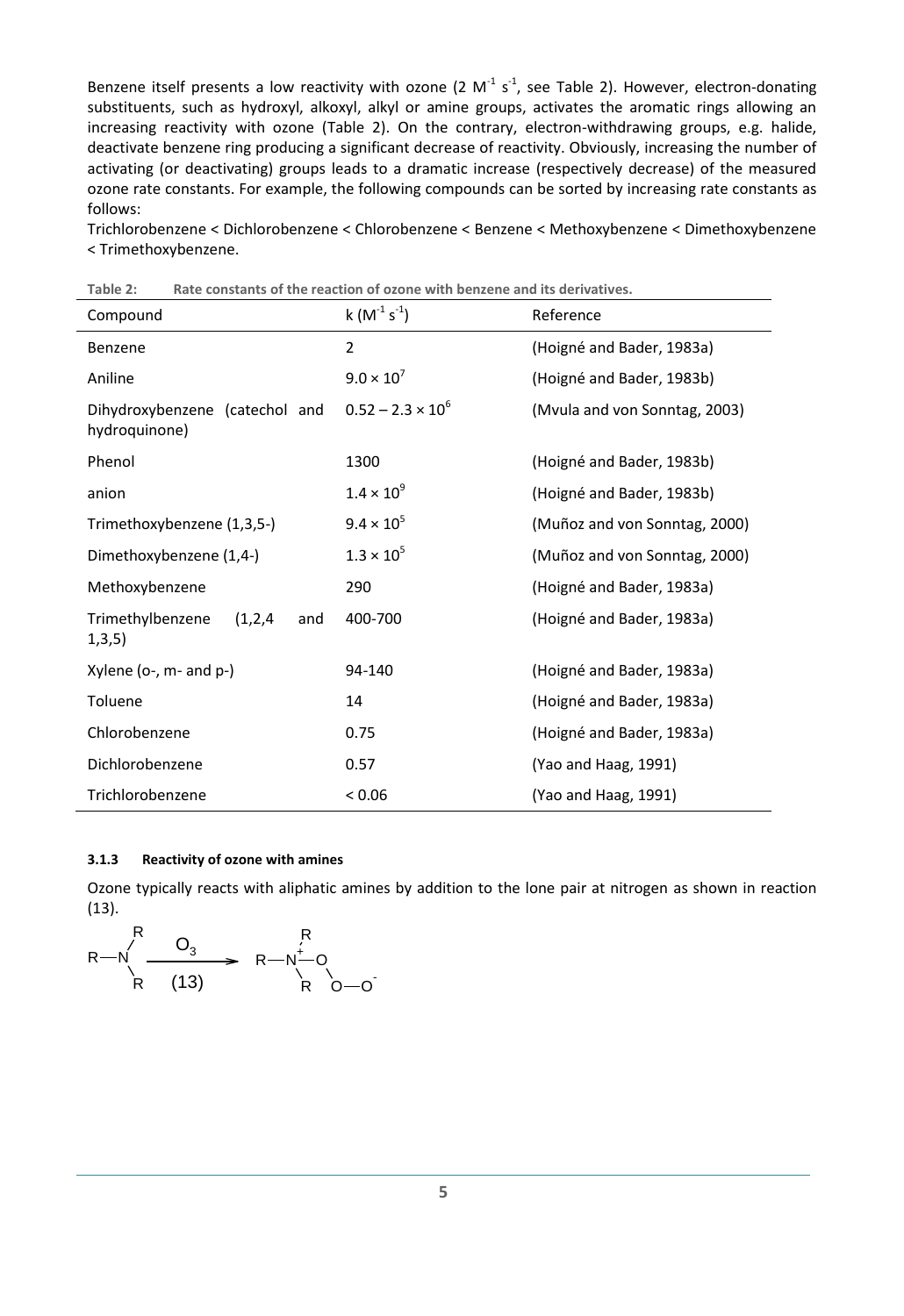The presence of electron-donating alkyl groups increases the electron density at nitrogen atom and enhances the ozone addition reaction. The ozonation rate constants of alkylated amines are usually measured in the range 10<sup>4</sup>-10<sup>7</sup> M<sup>-1</sup> s<sup>-1</sup>. However, the reactivity of amines increases with the number of alkyl substituents as shown in [Table 3.](#page-12-0) In contrast, ammonia, not activated by alkyl group, has a very low reactivity with ozone (20 M<sup>-1</sup> s<sup>-1</sup>). While protonated (pKa  $\sim$  9.5), amines present almost no reactivity. Thus, the kinetic of amine ozonation is greatly dependent to pH. This parameter, usually varying from 6.5 to 8.5 in drinking and wastewaters, can consequently influence greatly the efficiency of amine oxidation during water treatment.

| iauic J.<br><u>Nate constants of the reactions of ozone with annie compounds.</u> |      |                     |                             |  |  |  |
|-----------------------------------------------------------------------------------|------|---------------------|-----------------------------|--|--|--|
| Compound                                                                          | pKa  | $k(M^{-1} s^{-1})$  | Reference                   |  |  |  |
| Triethylamine                                                                     | 11.0 | $4.1 \times 10^{6}$ | Muñoz and von Sonntag, 2000 |  |  |  |
| protonated                                                                        |      | $5 \pm 4$           | (Pryor et al., 1984)        |  |  |  |
| Diethylamine                                                                      | 10.5 | $9.1 \times 10^{5}$ | Munoz and von Sonntag, 2000 |  |  |  |
| protonated                                                                        |      | $11 \pm 6$          | Pryor et al., 1984          |  |  |  |
| Ethylamine                                                                        | 10.8 | $2.4 \times 10^{5}$ | Munoz and von Sonntag, 2000 |  |  |  |
| Ammonia                                                                           | 9.2  | 20                  | Hoigné and Bader, 1983      |  |  |  |
| protonated                                                                        |      | no reaction         | Hoigné and Bader, 1983      |  |  |  |

<span id="page-12-0"></span>**Table 3: Rate constants of the reactions of ozone with amine compounds.**

The mechanism of amine ozonolysis is described hereafter.

In the case of tertiary amines, the formed ozone adduct can react in two different ways. On the one hand, the ozone adduct can lose  $O_2$ , resulting in the formation of an N-oxide and singlet oxygen  ${}^{1}O_2$  [reaction (14)]. N-oxides have been already demonstrated to be formed during the ozonation of tramadol [\(Zimmermann et al., 2012\)](#page-34-7), trialkylamine [\(Muñoz and von Sonntag, 2000\)](#page-33-9) and clarithromycin [\(Lange et al.,](#page-33-11)  [2006\)](#page-33-11), among others.

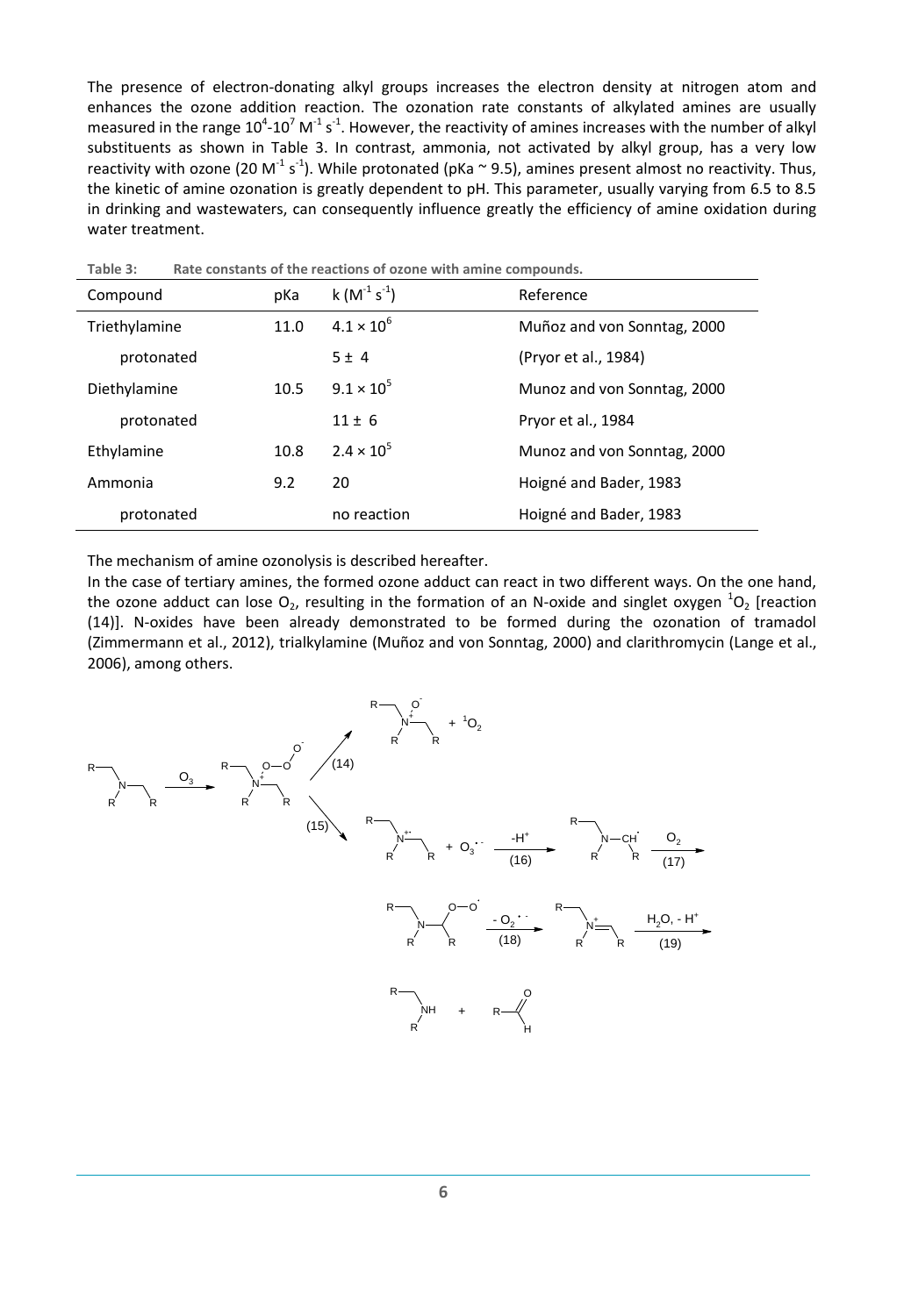The second way of decomposition of the ozone adduct leads to the loss of an ozonide radical anion  $O_3$  and the formation of an amine radical cation [reactions (15)-(19)]. After further reactions, this latter finally cleaves to give a secondary amine and an aldehyde. These products were identified after ozonation of tramadol [\(Zimmermann et al., 2012\)](#page-34-7) and triethylamine [\(Muñoz and von Sonntag, 2000\)](#page-33-9). Anyway, these studies showed that the N-oxide was the predominant ozonation products (about 90%).

Likewise, primary and secondary amines may form with ozone an N-oxide. However, this molecule is a short-lived intermediate and rearranges into hydroxylamine [reaction (20)].

H  
\n
$$
O-N-R
$$
  
\n $\uparrow$   
\nR  
\n(20)  $HO-N-R$   
\nR

Hydroxylamine has been identified during the ozonation of β-blockers, metoprolol and propranolol [\(Benner and Ternes, 2009a;](#page-32-10) [2009b\)](#page-32-7).

In the case of the primary amine, hydroxylamine can be further oxidized by ozone to form nitroso and nitro compounds [reactions (21)-(26)].



The reaction of aniline with ozone is very fast (9.0  $\times$  10<sup>7</sup> M<sup>-1</sup> s<sup>-1</sup>, [Table 2\)](#page-11-1). For this reaction, addition of ozone to the strongly activated aromatic ring (as suggested in item [3.1.2,](#page-10-0) reaction (27)) as well as addition to nitrogen can be envisaged (reactions (28)-(30)).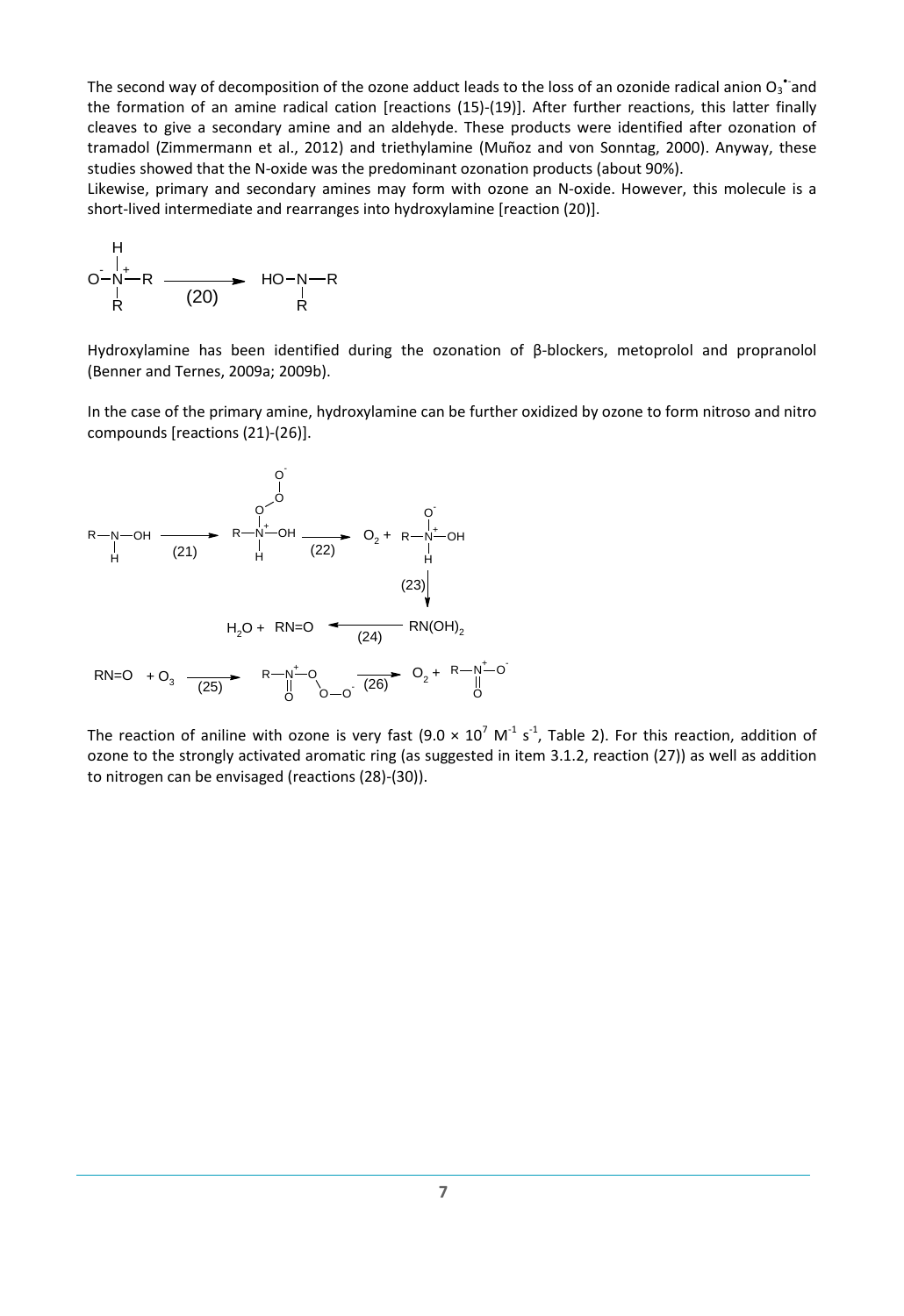

Similarly to primary amine, aniline ozone adduct at nitrogen may be followed by the formation of nitroso and nitro compounds, *i.e.* nitrosobenzene and nitrobenzene.

Otherwise, ozone addition to the aromatic ring may lead to the release of  $O_3$  and the subsequent formation of aniline radical cation [reactions (31)-(32)].



<span id="page-14-0"></span>**3.2 Reactivity of hydroxyl radicals**

As mentioned before, hydroxyl radicals react very quickly and unselectively with a broad range of compounds. In order to be able to validate the kinetic model developed, reaction rate constants for a large set of pharmaceuticals were gathered, both from literature data as well as experimentally. An overview of literature data was presented here [\(Dorfman and Adams, 1973\)](#page-32-11).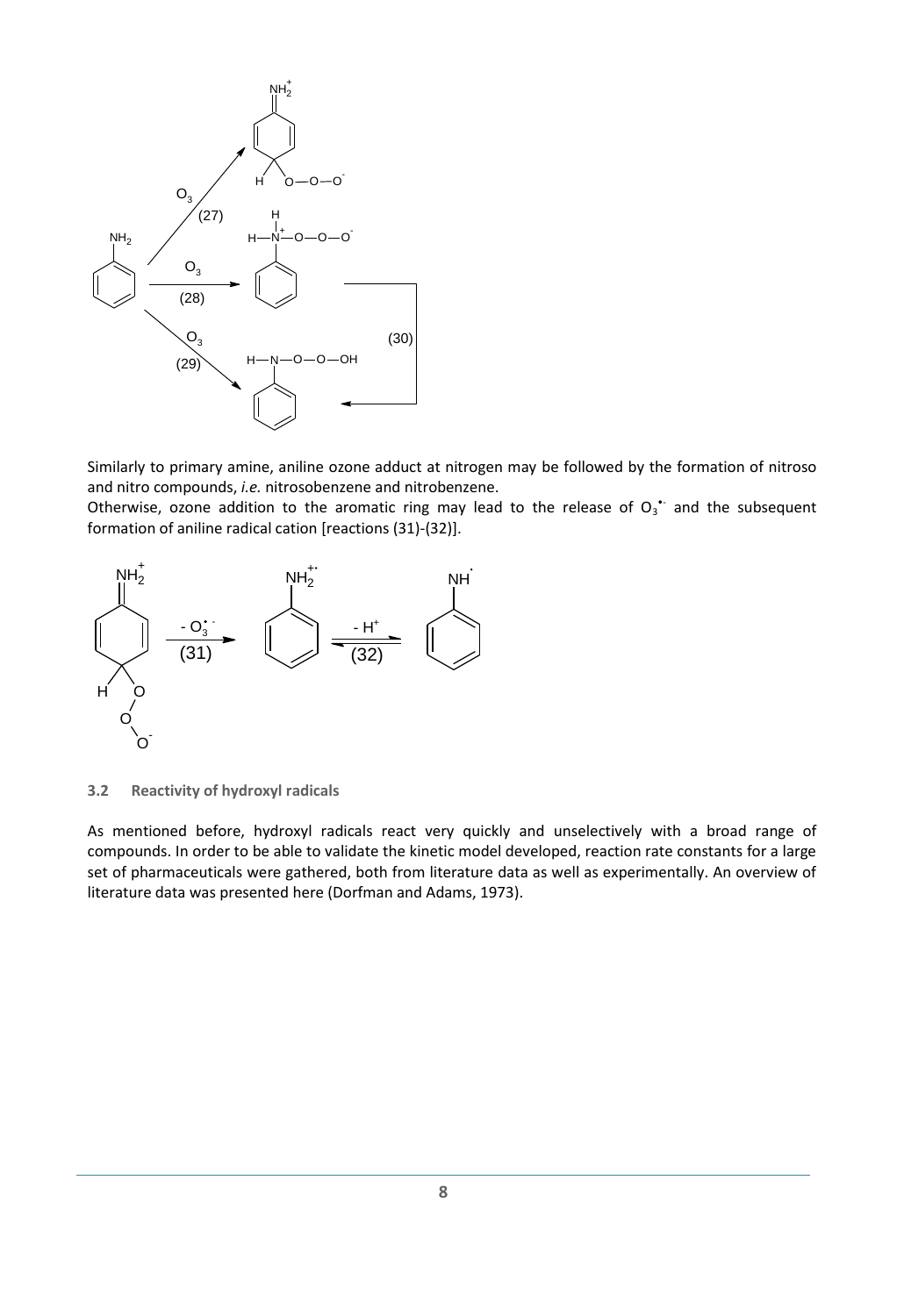## <span id="page-15-0"></span>**4 Determination of the second-order rate constants**

#### <span id="page-15-1"></span>**4.1 Determination of the ozonation rate constants**

Different protocols for the determination of the kinetic rate constants have been described before [\(Hoigné](#page-32-2)  [and Bader, 1983a,](#page-32-2) [b;](#page-32-8) [Yao and Haag, 1991\)](#page-34-6). In our studies, only substrate monitoring and the competition kinetic methods were implemented with minor changes compared to methods described in the previous publications.

#### <span id="page-15-2"></span>**4.1.1 Substrate monitoring method**

The substrate monitoring method is usually implemented for compounds with water solubility lower than 50  $\mu$ M and lower rate constants, *i.e.* < 10<sup>4</sup> M<sup>-1</sup> s<sup>-1</sup> [\(Yao and Haag, 1991\)](#page-34-6). In a 250-mL bottle equipped with a dispenser, a solution of an organic substrate S prepared in nanopure water in presence of a phosphate buffer (50 mM, pH 7) and the radical scavenger t-BuOH (20 mM) are oxidized by addition of an aliquot of an ozone stock solution. Under these conditions, the concentration of dissolved ozone is in excess compared to the substrate (usually  $\geq$  10-fold excess). At regular time intervals, a first aliquot (1.5 mL) is dispensed and placed in a vial containing sulfite in excess to quench the residual ozone and to stop the reaction. Right after, a second aliquot (1.5 mL) is dispensed and placed in a vial containing potassium indigo trisulfonate. The concentration of the organic substrate is monitored by HPLC by injecting the first aliquot (50-100 µL) into the HPLC system. The mobile phases ((A): 0.1% formic acid in ultrapure water and (B): 0.1% formic acid in methanol) are pumped at 300  $\mu$ L min<sup>-1</sup> using a binary pump. A diode-array detector was used for the detection of analytes at the wavelengths of 200, 221, 254, 271 and 310 nm. The dissolved ozone concentration in the reactor is monitored by measuring the bleaching in the second aliquot at the wavelength of 600 nm. The rate constant  $k_{M,03}$  of the substrate is determined with equation (11) already presented in the introduction.

$$
\ln\left(\frac{[M]_0}{[M]}\right) = k_{M,O_\text{S}} \int [O_\text{S}] \ dt \tag{11}
$$

The factor  $\lceil 0_3 \rceil$  dt is calculated as the area under the curve representing the concentration of dissolved ozone  $[O_3]$  as a function of time.

#### <span id="page-15-3"></span>**4.1.2 Competition kinetic method**

The competition kinetic method is generally used to measure rate constants of substrates reacting fast with ozone, i.e. > 10<sup>4</sup> M<sup>-1</sup> s<sup>-1</sup> ([\(Yao and Haag, 1991\)](#page-34-6)). In batch reactors (8 mL), solutions containing a pair of compounds, the substrate M and a competitor C (here cinnamic acid), are ozonated in presence of a phosphate buffer (50 mM, pH 7) and the hydroxyl radical scavenger t-BuOH (20 mM) with different amounts of stock solution of ozone. The residual concentrations of the substrate and the competitor are measured with the HPLC-DAD system described above and the rate constant  $k<sub>s</sub>$  of the substrate is calculated with the following equation:

$$
k_{M,O_\mathtt{S}} = \frac{\ln\left(\frac{[M]_0}{[M]}\right)}{\ln\left(\frac{[C]_0}{[C]}\right)}\,k_{C,O_\mathtt{S}}
$$

(12)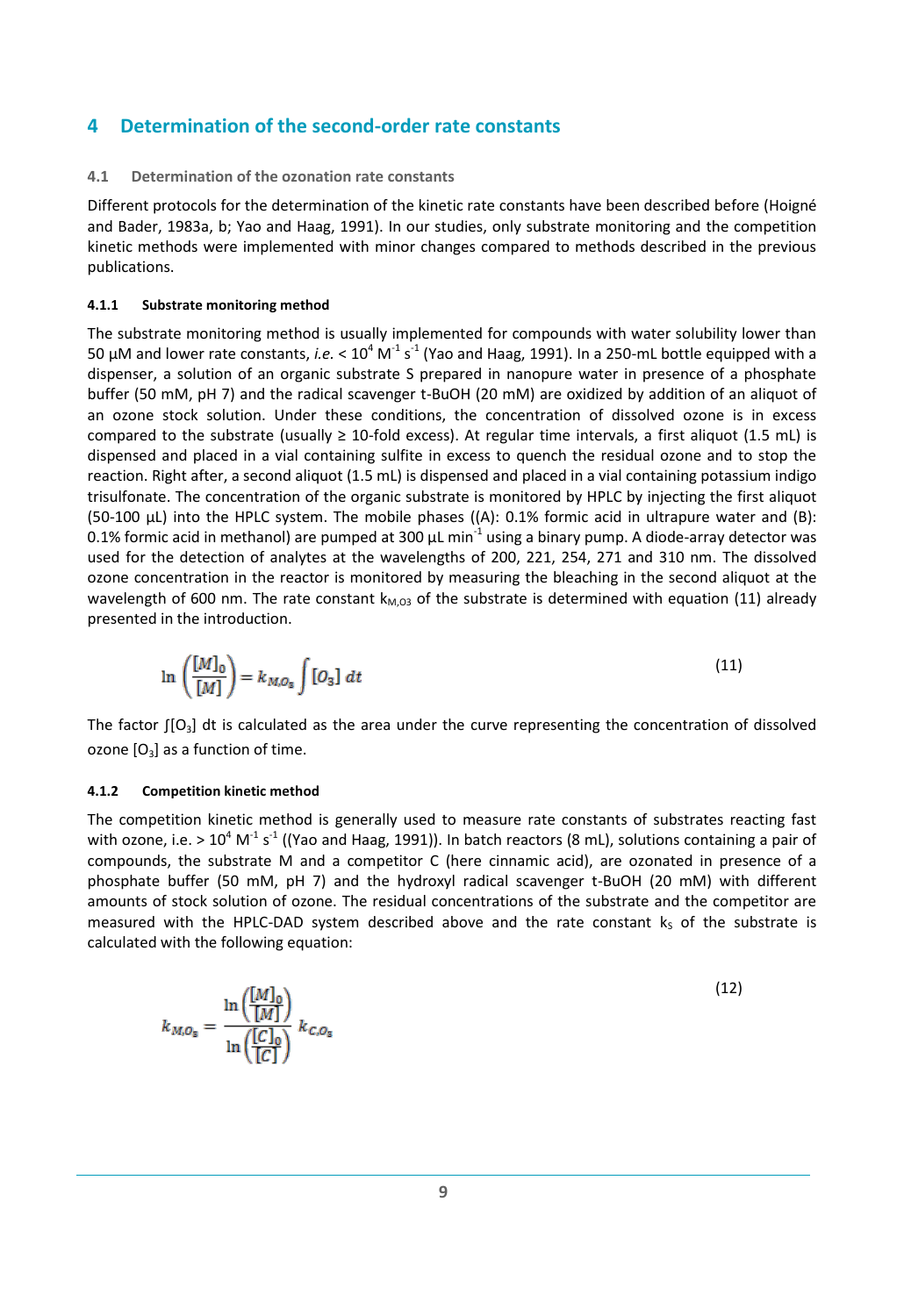where  $[M]_0$  and  $[M]$  are the initial concentration and the concentration at time t of the substrate M respectively;  $[C]_0$  and  $[C]$  are the initial concentration and the concentration at time t of the competitor C, respectively, and  $k_c$  the rate constant of the competitor, here 3.8  $\times$  10<sup>5</sup> M<sup>-1</sup> s<sup>-1</sup> for the anionic form of cinnamic acid (pKa = 4.4) (Leitzke et al., 2001).

#### <span id="page-16-0"></span>**4.1.3 Compilation of rate constants of ozonation**

Based on the two methods previously described, second-order rate constants were determined and presented in [Table 4.](#page-17-0)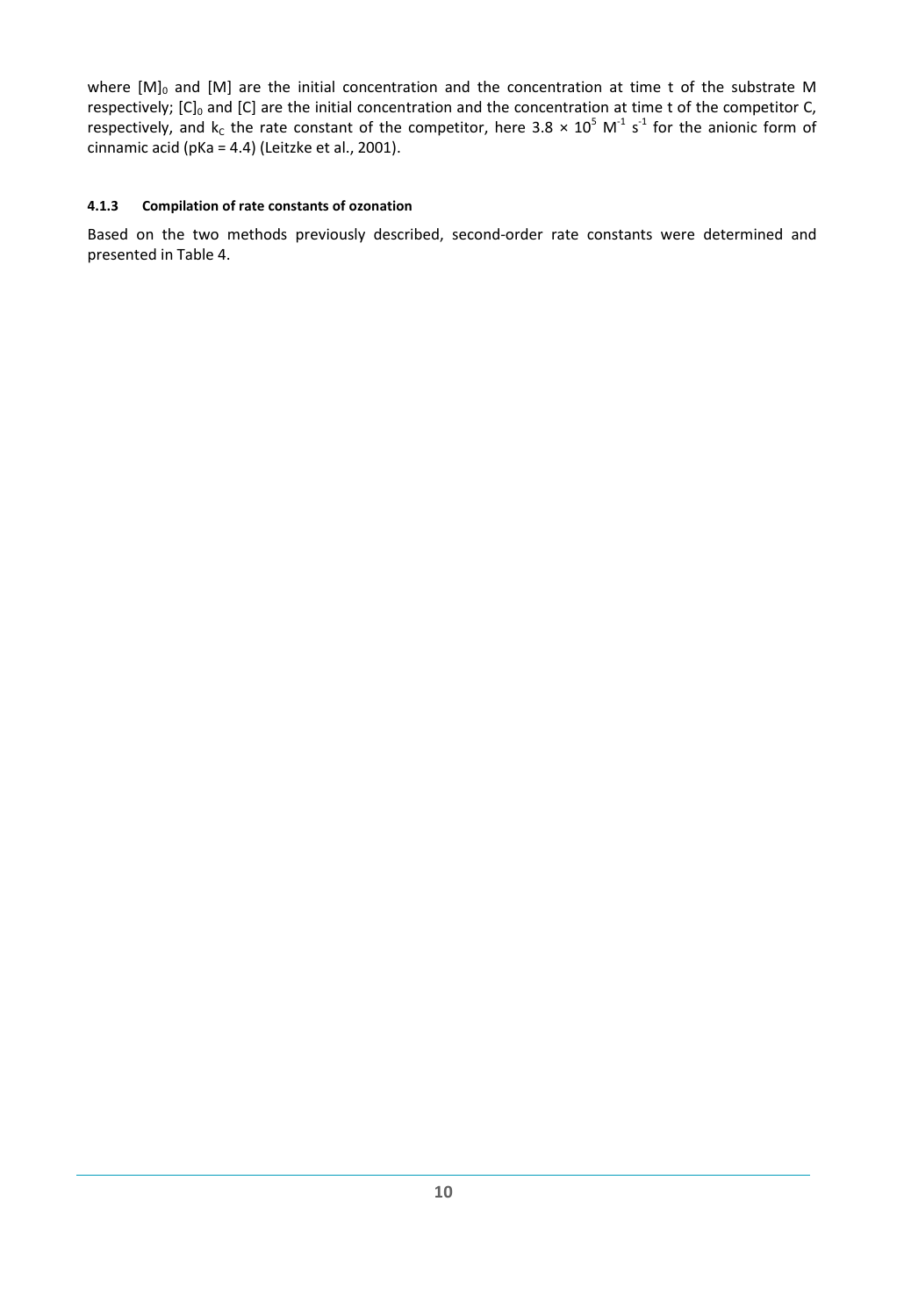<span id="page-17-0"></span>

| Compound               | Source/<br>Application | <b>Structure</b>                                                | pKa         | pH             | $k_{O3}$<br>$(M^{-1} s^{-1})$ | <b>Method</b>                                        | Reference                                                                           |
|------------------------|------------------------|-----------------------------------------------------------------|-------------|----------------|-------------------------------|------------------------------------------------------|-------------------------------------------------------------------------------------|
| Atrazine               | Pesticide              | CI<br>CH <sub>3</sub><br>$H_3C$<br>$C_{H_3}$<br><b>NH</b><br>NΗ |             | $\overline{4}$ | 5.65<br>$6.0\,$               | <b>SCR</b><br>OM                                     | (de Laat et al., 1996)<br>(Acero et al., 2000)                                      |
| Atrazine-Desethyl      | OP (atrazine)          | CI<br>CH <sub>3</sub><br>$H_3C$<br>`NH<br>NH <sub>2</sub>       |             | $\overline{2}$ | 0.18                          | OM                                                   | (Acero et al., 2000)                                                                |
| Atrazine-Desisopropyl  | OP (atrazine)          | СI<br>$H_2N$<br>$\text{CH}_3$<br>`NH                            |             | $\overline{2}$ | 3.1                           | OM                                                   | (Acero et al., 2000)                                                                |
| Benzotriazole<br>anion | Indus. Chem.           |                                                                 | 1.6,<br>8.2 |                | 20<br>36<br>2143              | CK (metoprolol)<br>CK (ibuprofen)<br>CK (metoprolol) | (Benitez et al., 2014)<br>(Vel Leitner and Roshani, 2010)<br>(Benitez et al., 2014) |
| Bezafibrate            | Pharm.                 | $CH3$ O<br>ÒН<br>CH <sub>3</sub><br>C.                          |             | 6              | 590                           | SM                                                   | (Huber et al., 2003)                                                                |
| <b>Bromate</b>         | <b>DBP</b>             | BrO <sub>3</sub>                                                |             |                | $< 1 \times 10^{-3}$          | OM                                                   | (Hoigné et al., 1985)                                                               |
| <b>Bromide</b>         | Inorganic              | Br <sup>-</sup>                                                 |             |                | 160<br>258                    | OM<br>OM                                             | (Haag and Hoigne, 1983)<br>(Liu et al., 2001)                                       |

**Table 4: Rate constants of ozonation for the compounds of interest from the DEMEAU list.**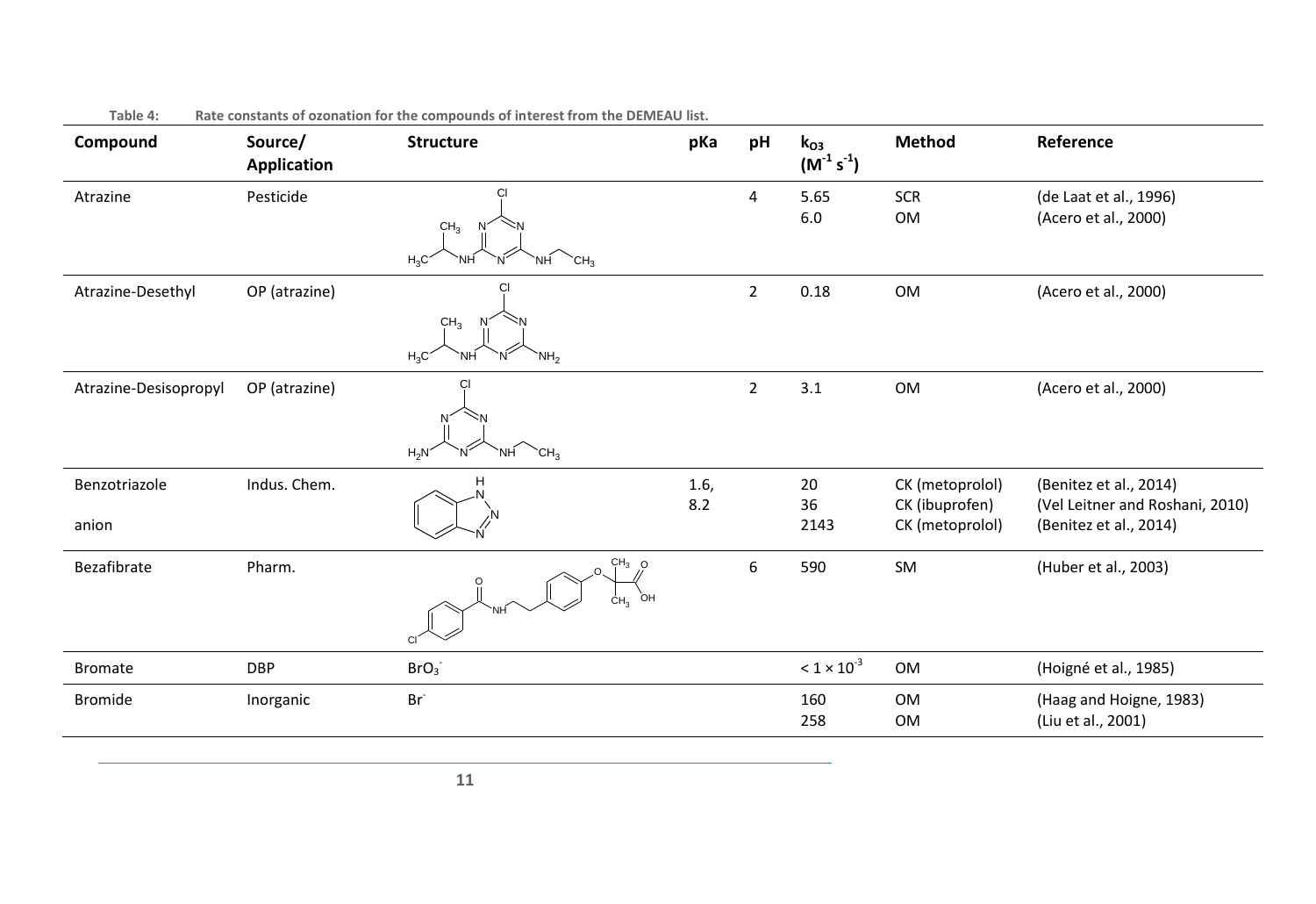| Compound                        | Source/<br><b>Application</b> | <b>Structure</b>                                            | pKa  | pH             | $k_{O3}$<br>$(M^{-1} s^{-1})$                         | <b>Method</b>                                 | Reference                                                           |
|---------------------------------|-------------------------------|-------------------------------------------------------------|------|----------------|-------------------------------------------------------|-----------------------------------------------|---------------------------------------------------------------------|
| Carbamazepine                   | Pharm.                        | $\mathcal{M}_{2}$<br>$O_{\leq 1}$                           |      | $\overline{7}$ | $3 \times 10^5$                                       | (nitrite<br><b>CK</b><br>or<br>buten-3-ol)    | (Huber et al., 2003)                                                |
| Cinnamic acid<br>anion          | Chemical                      |                                                             |      |                | $5 \times 10^4$<br>$3.8 \times 10^{5}$                | CK (buten-3-ol)                               | (Leitzke et al., 2001)<br>(Leitzke et al., 2001)                    |
| <b>DEET</b>                     | Pesticide                     | $H_3C$<br>CH <sub>3</sub><br>$H_3C$                         |      |                | < 10                                                  |                                               | (Lee and von Gunten, 2010)                                          |
| Diclofenac                      | Pharm.                        | ĆI<br>ÔH                                                    |      | $\overline{7}$ | $1.8 \times 10^{4}$<br>$6.8 \times 10^{5}$<br>$~10^6$ | CK (phenol)<br>CK (buten-3-ol)<br>CK (phenol) | (Vogna et al., 2004)<br>(Sein et al., 2008)<br>(Huber et al., 2003) |
| Diuron                          | Pesticide                     | CH <sub>3</sub><br>NH.<br><b>CI</b><br>CH <sub>3</sub><br>O |      | $\overline{4}$ | 14.7<br>16.5                                          | <b>SCR</b><br>CK (fenuron)                    | (de Laat et al., 1996)<br>(Benitez et al., 2007)                    |
| Hydroperoxide ion<br>protonated |                               | $HO_2/H_2O_2$                                               | 11.6 |                | $5.5 \times 10^{6}$<br>< 0.01                         | OM                                            | (Staehelin and Hoigne, 1982)<br>(Staehelin and Hoigne, 1982)        |
| Hypobromous acid<br>anion       | <b>DBP</b>                    | BrOH/BrO                                                    |      |                | $< 1 \times 10^{-2}$<br>330                           | OM                                            | (Hoigné et al., 1985)<br>(Haag and Hoigne, 1983)                    |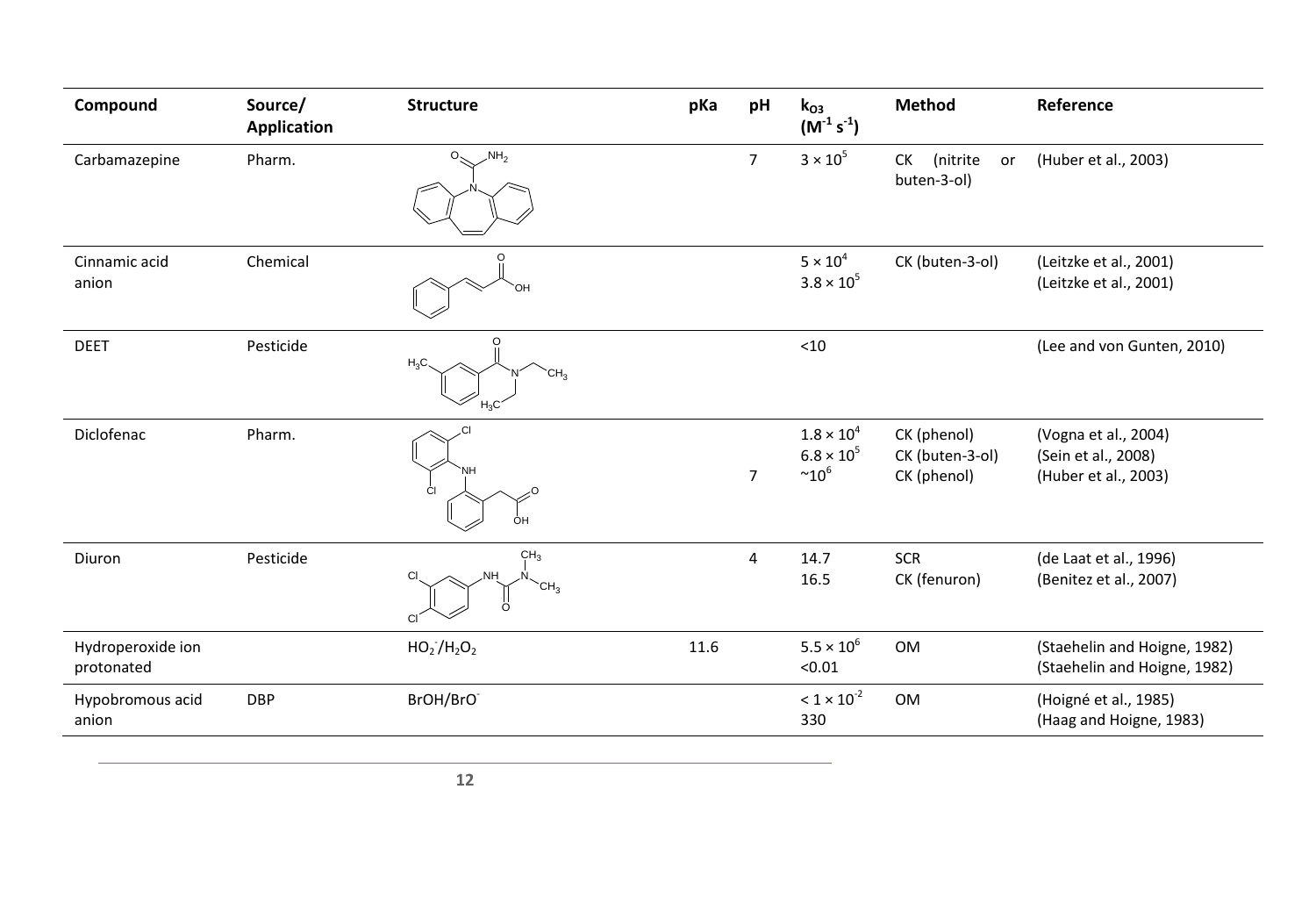| Compound                                 | Source/<br><b>Application</b> | <b>Structure</b>                                                       | pKa | pH             | $k_{O3}$<br>$(M^{-1} s^{-1})$                   | <b>Method</b>                       | Reference                                                                              |
|------------------------------------------|-------------------------------|------------------------------------------------------------------------|-----|----------------|-------------------------------------------------|-------------------------------------|----------------------------------------------------------------------------------------|
| Iopromide                                | X-Ray CM                      | O<br>HO<br>'NH<br>ÓН<br>CH <sub>3</sub><br>ÒΗ<br>CH <sub>3</sub><br>HN |     | $3.3 -$<br>4.5 | < 0.8                                           | OM                                  | (Huber et al., 2003)                                                                   |
| Lamotrigine                              | Pharm.                        | ö<br>$\mathsf{NH}_2$<br>$H_2N$<br>CI<br>CI                             |     | $\overline{7}$ | $\sqrt{4}$                                      | SM                                  | (Keen et al., 2014)                                                                    |
| Metoprolol<br>unprotonated<br>protonated | Pharm.                        | OH<br>.NH<br>CH <sub>3</sub><br>$H_3C$<br>CH <sub>3</sub>              | 9.7 | $\overline{7}$ | $2.0 \times 10^{3}$<br>$8.6 \times 10^5$<br>330 | CK (cinnam. ac.)<br>SM              | (Benner and Ternes, 2009a)<br>(Benner and Ternes, 2009a)<br>(Benner and Ternes, 2009a) |
| <b>NDMA</b>                              | <b>DBP</b>                    | $H_3C$<br>$H_3C$<br>∩                                                  |     | 2.5            | 0.052                                           | OM                                  | (Lee et al., 2007)                                                                     |
| Phenazone                                | Pharm.                        | CH <sub>3</sub><br>$H_3C$<br>Ö                                         |     | $\overline{7}$ | $6.6 \times 10^{4}$                             | ${\sf C}{\sf K}$<br>(carbamazepine) | (Favier et al., 2014)                                                                  |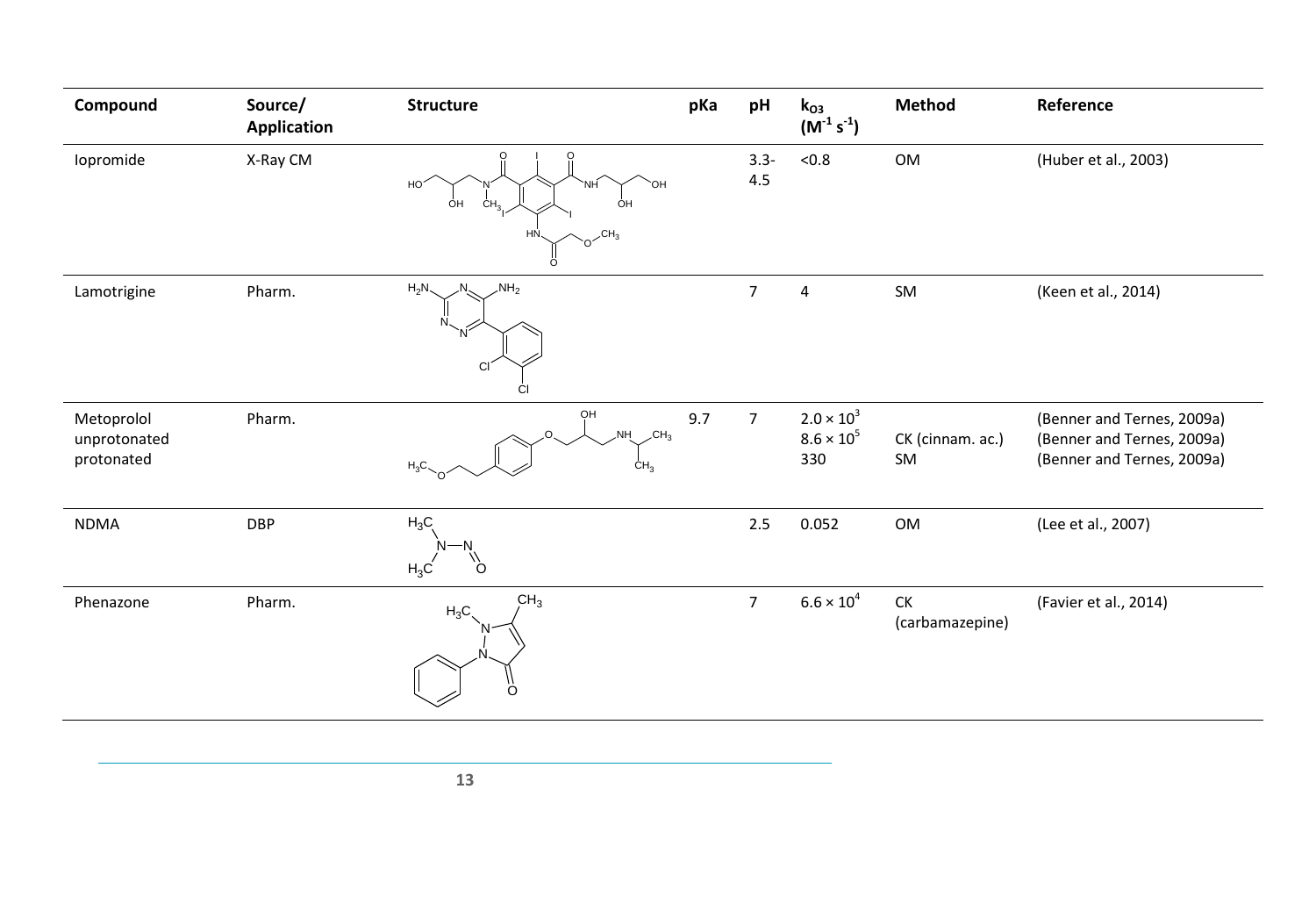| Compound                                                       | Source/<br><b>Application</b> | <b>Structure</b>                                                                | pKa         | pH             | $k_{O3}$<br>$(M^{-1} s^{-1})$                                                            | <b>Method</b>            | Reference                                              |
|----------------------------------------------------------------|-------------------------------|---------------------------------------------------------------------------------|-------------|----------------|------------------------------------------------------------------------------------------|--------------------------|--------------------------------------------------------|
| Primidone                                                      | Pharm.                        | н<br>Ω.<br>NΗ<br>$C_{\mathsf{H}_3}^{\mathsf{O}}$                                |             | $\overline{7}$ | 1.0                                                                                      | CK (linuron)             | (Real et al., 2009)                                    |
| Sulfamethoxazole<br>deprotonated                               | Pharm.                        | O.<br>N-<br>CH <sub>3</sub><br>`NH<br>$H_2N$                                    | 5.6         |                | $4.7 \times 10^{4}$<br>$5.7 \times 10^{5}$                                               | CK<br>(cinnamic<br>acid) | (Dodd et al., 2006)<br>(Dodd et al., 2006)             |
| Tramadol<br>protonated                                         | Pharm.                        | CH <sub>3</sub><br>CH <sub>3</sub><br>HO <sup>2</sup><br>CH <sub>3</sub>        | 9.4         |                | $1.0 \times 10^{6}$<br>$7.7 \times 10^{4}$                                               | CK (cephalexin)          | (Zimmermann et al., 2012)<br>(Zimmermann et al., 2012) |
| Trimethoprim<br>deprotonated<br>monoprotonated<br>diprotonated | Pharm.                        | $O^{-CH_3}$<br>$\mathcal{N}H_2$<br>$H_2N$<br>CH <sub>3</sub><br>CH <sub>3</sub> | 3.2,<br>7.1 | $\overline{7}$ | $2.7 \times 10^{5}$<br>$5.2 \times 10^{5}$<br>$7.4 \times 10^{4}$<br>$3.3 \times 10^{4}$ | CK<br>(cinnamic<br>acid) | (Dodd et al., 2006)                                    |

Ind. Chem.: industrial chemical; Pharm.: pharmaceutical; X-Ray CM: X-Ray contrast medium; OP: oxidation product; SM: substrate monitoring; CK: competition kinetic; OM: ozone monitoring; SCR: semi-continuous reactor.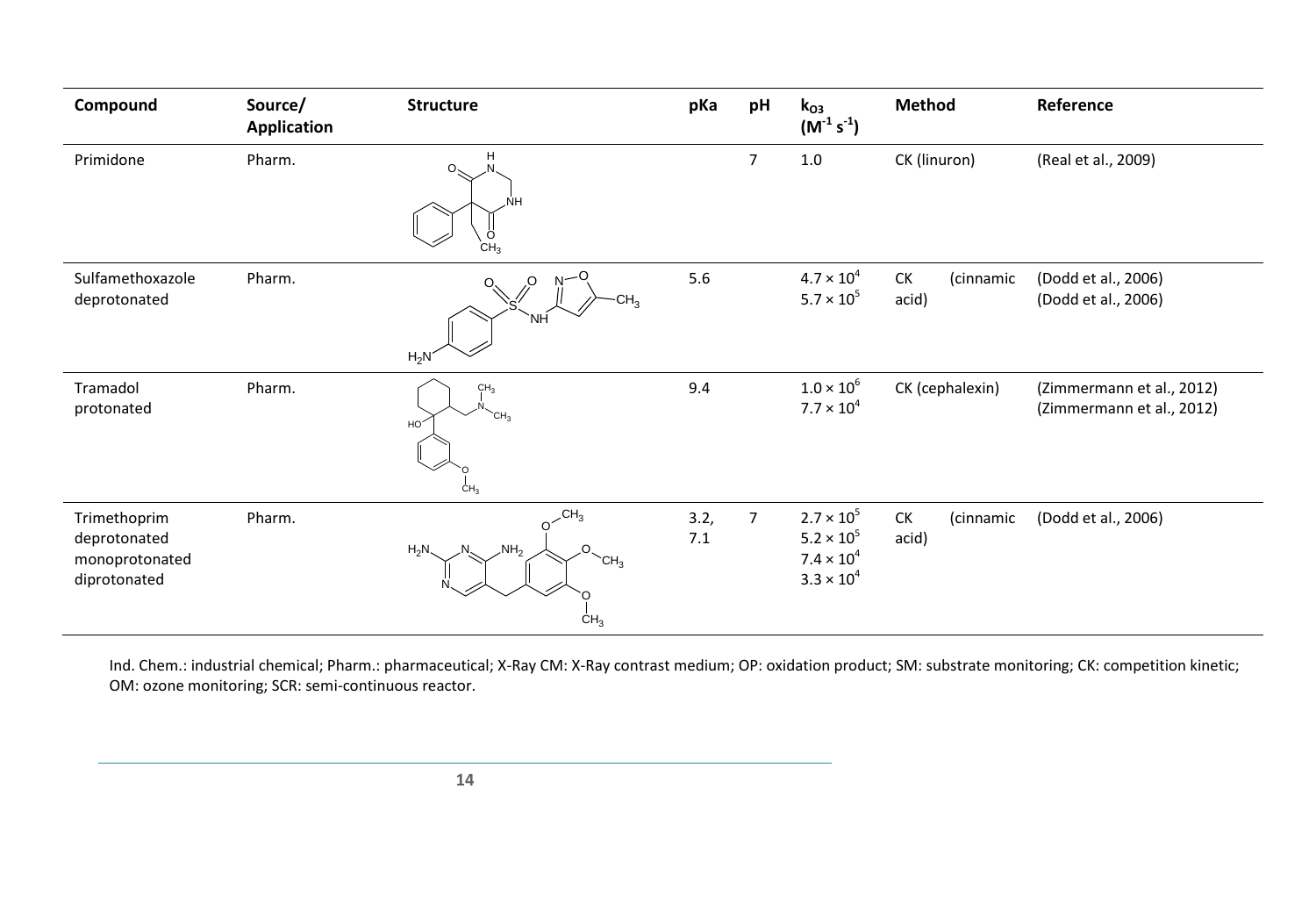#### <span id="page-21-1"></span><span id="page-21-0"></span>**4.2 Determination of the photolysis reaction rate constants**

#### **4.2.1 Collimated beam method**

Photolysis rate constants can be determined under well-defined laboratory conditions in an instrument using collimated beam of UV light:



**Figure 1: Schematic picture of a collimated beam installation.**

<span id="page-21-3"></span>The lamp ('beamer' in Figure 1) is placed in a box made of stainless steel. The irradiation enters a wooden box through a hole. By means of a collimator, formed by adjustable plates, a parallel UV bundle hits the water sample. As the plates are removed or adjusted, the bundle can be adjusted, obtaining an optimal uniform irradiation of the sample surface. Furthermore, the sample is stirred during the irradiation.

By means of an automatic shutter, the UV irradiation is interrupted after a certain irradiation time. The required irradiation time is calculated based on specific conditions (like UV<sub>254nm</sub> (LP-lamp) or UV<sub>200 –</sub> 300 nm (DBD- or MP-lamp), the UV-intensity of the lamp, sample volume, petri factor (the ratio of the average incident irradiance across the top cross section of the Petri dish divided by the irradiance at the center of the dish, correcting for the the fact that the UV beam is not uniform perpendicular to the axis of the beam) (Bolton and Linden, 2003). The petri factor accounts for the fact that the UV beam is never perpendicular to the axis of the beam, and is defined as the ratio of the average incident irradiance across the top cross section of the Petri dish, divided by the irradiance at the center of the disk. In order to determine the influence of radical scavengers, the  $k_{CO3}$  constants were measured using a collimated beam set up with Milli Q and HCO<sub>3</sub>. Then pH was adjusted by adding NaOH or by blowing CO<sub>2</sub> through the solution. Experiments were carried out at pH 8.4 (HCO<sub>3</sub>), 10.2 (with NaOH) and 6.5 (CO<sub>2</sub>).

A model (Bolton, 2010) was used to determine the required irradiation time, depending on factors like the desired UV dose, the UV transmission of the water, the depth of the water sample, distance to the UV lamp, and the petri factor. The conversion of organic micropollutants can be determined as a function of the UV dose applied and the presence of  $H_2O_2$ , and from these data reaction rate constants can be determined (when the photolysis is known, oxidation constants can be derived from the combined data).

#### <span id="page-21-2"></span>**4.2.2 Compilation of photolysis reaction rate constants**

By means of laboratory research, using a collimated beam set-up, kinetic parameters for UV/H<sub>2</sub>O<sub>2</sub> processes were determined [\(Table 5\)](#page-22-0). Furthermore, the total reaction rate constants of a selection of compounds for LP and MP UV/H<sub>2</sub>O<sub>2</sub> processes were measured in different water matrices, as shown in [Table 6.](#page-25-0)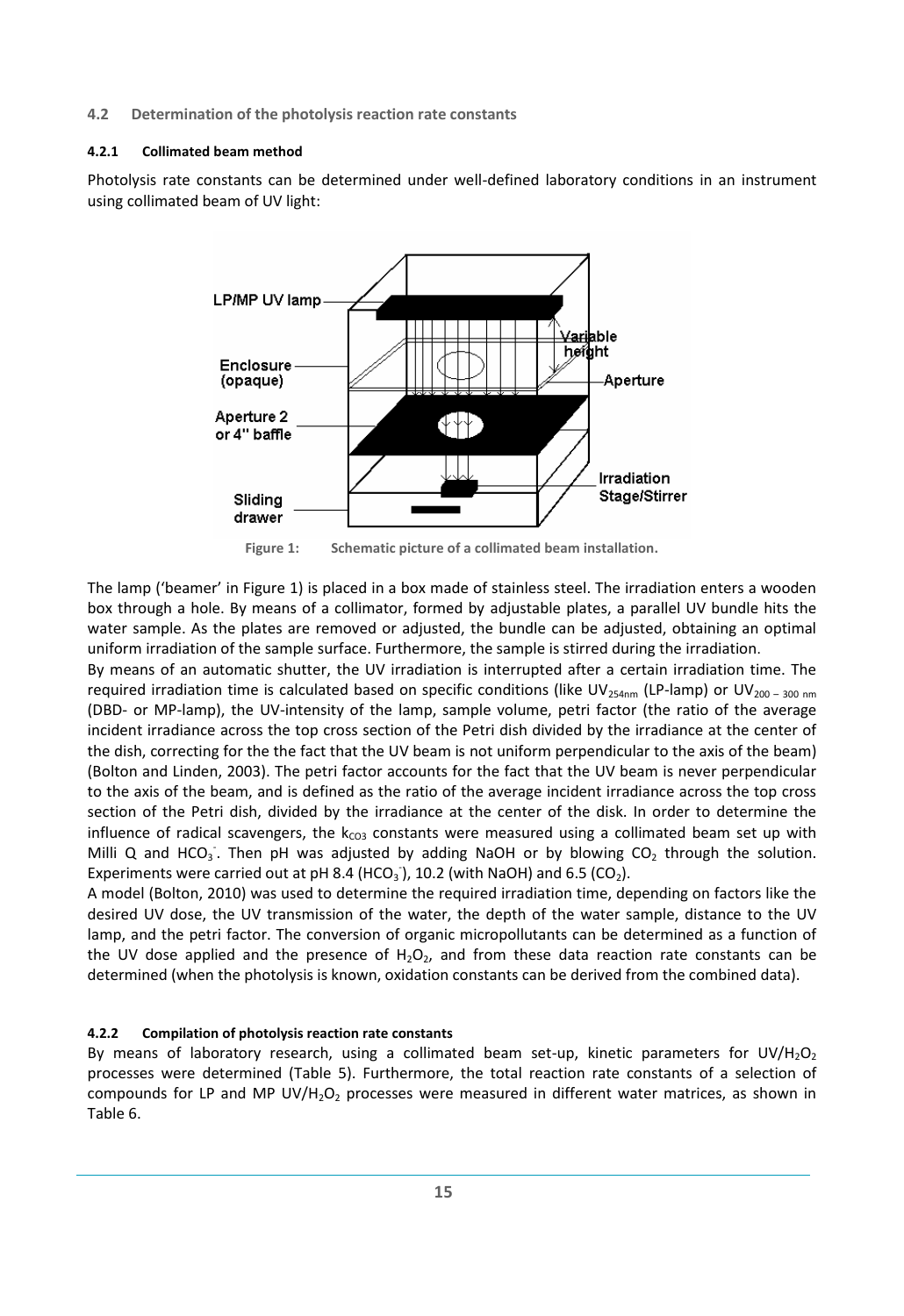<span id="page-22-0"></span>**Table 5: Photolysis and oxidation rate constants for a set of pharmaceuticals, determined at KWR. When available, (average) literature data are shown in italics [\(Wols and Hofman-Caris, 2012b\)](#page-34-13).**

| Compound         | $\Phi_{254}$ (10 <sup>-2</sup> ) | $E_{254}$ (10 <sup>3</sup> )           | $k_{OH}$ (10 <sup>9</sup> )           | $k_{CO3}$ (10 <sup>7</sup> )  |
|------------------|----------------------------------|----------------------------------------|---------------------------------------|-------------------------------|
|                  | (mol Einstein $^{-1}$ )          | $(L \text{ mol}^{-1} \text{ cm}^{-1})$ | $(L \text{ mol}^{-1} \text{ s}^{-1})$ | $(L \text{ mol}^{-1} s^{-1})$ |
| Atenolol         | 6.5 ( $\pm$ 1.8)                 | $0.35$ ( $\pm$ 0.08)                   | 7. $(\pm 0.75)$                       | $0.52 (\pm 0.25)$             |
| Benzotriazole    | n.a.                             | n.a.                                   | n.a.                                  | n.a.                          |
| Bezafibrate      | $0.24$ ( $\pm$ 0.05)             | 14 ( $\pm$ 0.24)                       | $8.7$ ( $\pm$ 0.88)                   | n.a.                          |
| Carbamazepine    | $0.33 (\pm 0.1)$                 | 5.8 ( $\pm$ 0.09)                      | $9.5 (\pm 1)$                         | $0.42 (\pm 0.35)$             |
|                  | 0.060                            | 6.07                                   | $8.02 (\pm 1.90)$                     |                               |
| Clenbuterol      | $2 (\pm 0.37)$                   | $3.9$ ( $\pm$ 0.007)                   | 6.6 ( $\pm$ 0.89)                     | 52 $(\pm 14)$                 |
| Clofibric acid   | 41 $(t 2.7)$                     | $0.51 (\pm 0.03)$                      | 6.4 ( $\pm$ 0.44)                     | $1 (\pm 0.44)$                |
|                  | 27.5 (± 37.3)                    | $0.927 (\pm 0.93)$                     | 5.03 $(\pm 2.38)$                     |                               |
| Cortisol         | $3.2 (\pm 0.31)$                 | $1.6 (\pm 0.34)$                       | 8(±0.91)                              | $0.24$ ( $\pm$ 0.56)          |
| Cortisone        | $1.1$ ( $\pm$ 0.17)              | $14$ ( $\pm$ 0.075)                    | $6.3$ ( $\pm$ 0.41)                   | $0.68 (\pm 0.54)$             |
| Cyclophosphamide | 4.6 $(\pm 2e2)$                  | $0.0031$ ( $\pm$ 4.3e-5)               | 3.2 $(\pm 0.19)$                      | $0.13 (\pm 0.26)$             |
| Diatrizoic acid  | $3.9$ ( $\pm$ 0.36)              | 19 $(± 0.82)$                          | $0.36 (\pm 0.13)$                     | n.a.                          |
|                  | 3.50                             | 31.2                                   | 0.54                                  |                               |
| Diclofenac       | $23 (\pm 1.6)$                   | $6.8(\pm 0.27)$                        | $8.2 (\pm 2.6)$                       | 7.8 $(\pm 2)$                 |
|                  | 19.2 ( $\pm$ 8.6)                | $4.77 (\pm 1.16)$                      | $8.38 (\pm 1.24)$                     |                               |
| Erythromycin A   | n.a.                             | n.a.                                   | 3.8 ( $\pm$ 0.76)                     | $8$ ( $\pm$ 5.8)              |
| Fluoxetine       | 41 ( $\pm$ 4.2)                  | $0.79$ ( $\pm$ 0.03)                   | $9 (+ 1.8)$                           | n.a.                          |
| Furosemide       | $2.2 (\pm 0.28)$                 | $6.7 (\pm 1.2)$                        | $11 (\pm 1.89)$                       | 6.8 ( $\pm$ 0.96)             |
| Gemfibrozil      | $9.2 (\pm 1.9)$                  | $0.37 (\pm 0.01)$                      | $9.1$ ( $\pm$ 0.88)                   | $0.41 (\pm 0.32)$             |
| Ifosfamide       | n.a.                             | n.a.                                   | 3.6 ( $\pm$ 0.34)                     | n.a.                          |
| lopromide        | 3.90                             | 21.0                                   | 3.30                                  | n.a.                          |
| Ketoprofen       | $22 (\pm 21)$                    | 38 ( $\pm$ 0.45)                       | $15(t + 17)$                          | 39 ( $\pm$ 4.5)               |
|                  | $29.8 (\pm 8.7)$                 | $15.3 (\pm 0.2)$                       | $6.89 (\pm 2.14)$                     |                               |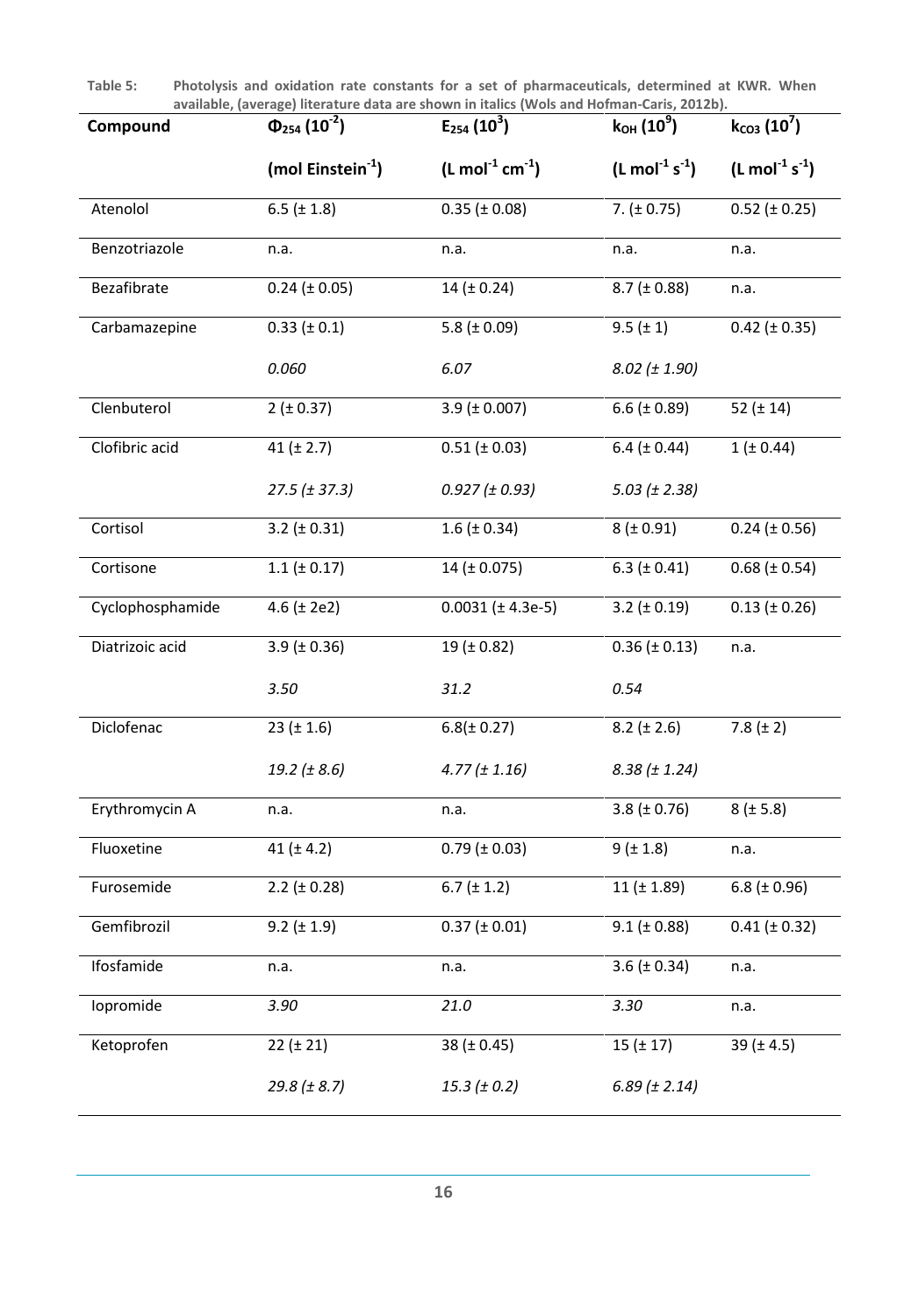| Compound              | $\Phi_{254}$ (10 <sup>-2</sup> ) | $E_{254}$ (10 <sup>3</sup> ) | $k_{OH}$ (10 <sup>9</sup> )           | $k_{CO3}$ (10 $\overline{7}$ )        |
|-----------------------|----------------------------------|------------------------------|---------------------------------------|---------------------------------------|
|                       | (mol Einstein $^{-1}$ )          | $(L mol-1 cm-1)$             | $(L \text{ mol}^{-1} \text{ s}^{-1})$ | $(L \text{ mol}^{-1} \text{ s}^{-1})$ |
| Metformin             | $1.4$ ( $\pm$ 0.64)              | $0.94$ ( $\pm$ 0.01)         | $1.4$ ( $\pm$ 0.12)                   | n.a.                                  |
| Metoprolol            | 6.6 $(\pm 4.7)$                  | $0.33$ ( $\pm$ 0.001)        | $8.1$ ( $\pm$ 0.98)                   | $0.51 (\pm 0.41)$                     |
|                       | $3.47 (\pm 4.12)$                | $0.565$ ( $\pm$ 0.33)        | $7.84 (\pm 0.77)$                     |                                       |
| Metronidazole         | $1 (\pm 0.4)$                    | 2.2 ( $\pm$ 0.05)            | 5(±0.51)                              | n.a.                                  |
|                       | $0.340$ ( $\pm$ 0.01)            | 2.10                         | $17.9 (\pm 22.6)$                     |                                       |
| Naproxen              | $1.4$ ( $\pm$ 0.16)              | 4.8 ( $\pm$ 0.12)            | $10 (\pm 1.6)$                        | 5.6 $(\pm 1.1)$                       |
|                       | $2.78 (\pm 2.06)$                | 4.00 (± 0.70)                | 8.61                                  |                                       |
| Niacin                | n.a.                             | n.a.                         | $1.7$ ( $\pm$ 0.22)                   | $0.55$ ( $\pm$ 0.21)                  |
| Paracetamol           | $0.44 (\pm 0.1)$                 | $8.1 (\pm 0.13)$             | 7.1 ( $\pm$ 0.58)                     | $17 (\pm 3.9)$                        |
|                       | 0.180                            | $6.64 (\pm 2.14)$            | $5.85$ ( $\pm$ 4.51)                  |                                       |
| Paroxetine            | $21 (\pm 14)$                    | $0.25$ ( $\pm$ 0.005)        | $9.6 (\pm 3.6)$                       | 42 $(± 8.7)$                          |
| Pentoxifylline        | $0.39$ ( $\pm$ 0.12)             | 4.4 $(\pm 0.15)$             | 6.8 ( $\pm$ 0.41)                     | $0.2 (\pm 0.3)$                       |
| Phenazone             | 5.92 ( $\pm$ 0.35)               | $8.9$ ( $\pm$ 0.071)         | 5.3 ( $\pm$ 0.35)                     | $0.5$ ( $\pm$ 0.18)                   |
|                       | $3.37 (\pm 4.18)$                | $8.60 (\pm 0.43)$            | $7.93 (\pm 4.34)$                     |                                       |
| Prednisolone          | 13 (± 11)                        | 71 $(\pm 4)$                 | $16 (\pm 215)$                        | $25 (\pm 3.4)$                        |
| Primidone             | 8.20                             | 0.220                        | 6.70                                  | n.a.                                  |
| Propranolol           | $3.2 (\pm 1.7)$                  | $1.3 \ (\pm 0.02)$           | $11 (\pm 2.65)$                       | $25 (\pm 5)$                          |
| Sotalol               | 39 ( $\pm$ 3.7)                  | $0.37 (\pm 0.04)$            | $7.9 (\pm 3.2)$                       | $22 (\pm 17)$                         |
| Sulfachloropyridazine | $0.58 (\pm 0.1)$                 | 22 ( $\pm$ 0.65)             | 11 $(\pm 3.4)$                        | 30 ( $\pm$ 4.7)                       |
| Sulfadiazine          | $0.48 (\pm 0.08)$                | $23 (\pm 0.27)$              | 11 ( $\pm$ 1.8)                       | $28 (\pm 3.2)$                        |
|                       | 0.581                            | 20.1                         | 4.50 $(\pm 1.13)$                     |                                       |
| Sulfamethoxazole      | $8.4 (\pm 0.95)$                 | 13 ( $\pm$ 0.10)             | 6.3 ( $\pm$ 0.55)                     | 12 ( $\pm$ 6.9)                       |
|                       | $3.79$ ( $\pm$ 1.15)             | 13.2 $(\pm 4.5)$             | $5.82$ ( $\pm$ 1.99)                  |                                       |
| Sulfaquinoxalin       | $0.26 (\pm 0.04)$                | 39 ( $\pm$ 0.68)             | 11 ( $\pm$ 2.3)                       | $26 (\pm 2.7)$                        |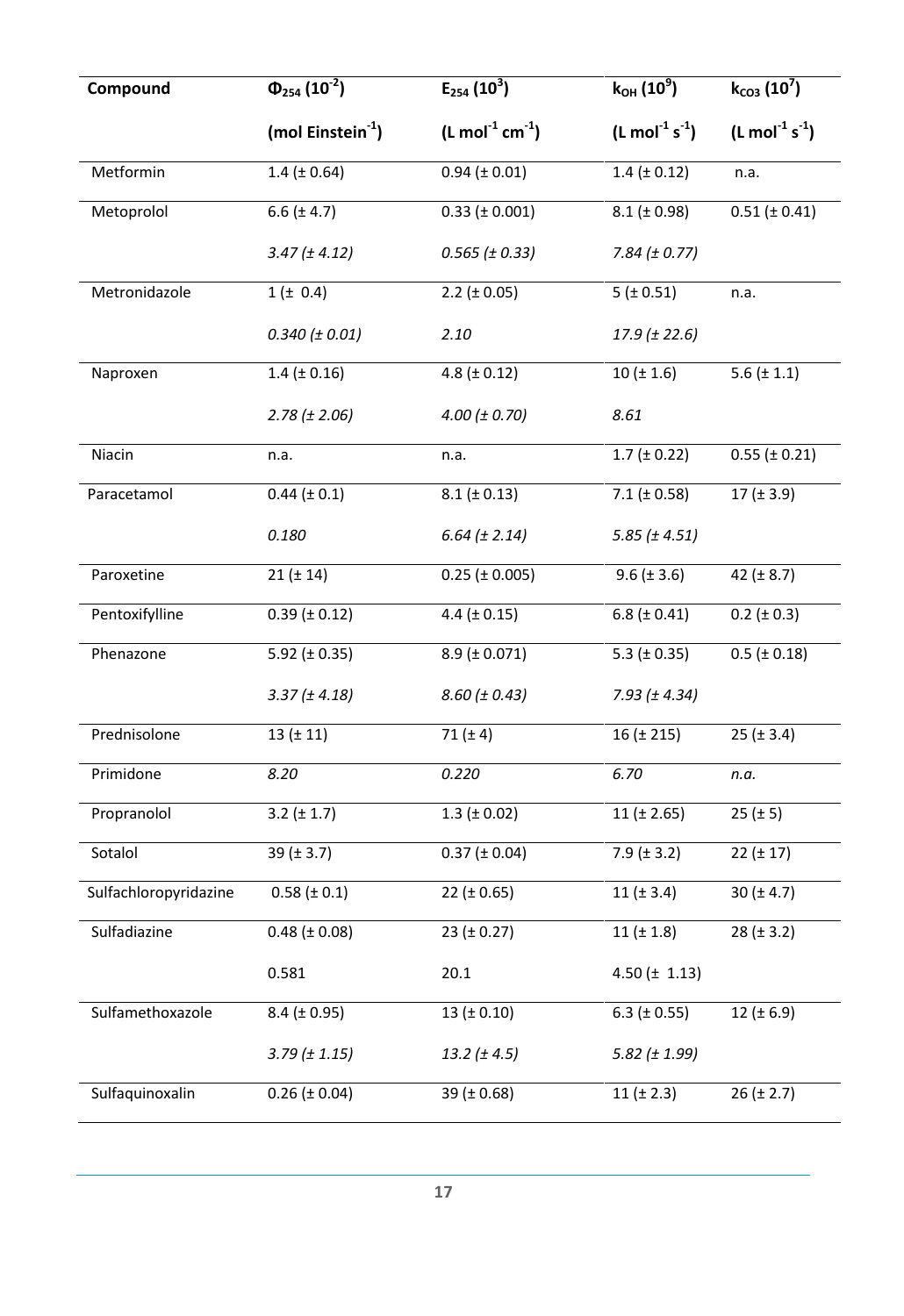| Compound     | $\Phi_{254}$ (10 <sup>-2</sup> ) | $E_{254}$ (10 <sup>3</sup> )           | $k_{OH}$ (10 <sup>9</sup> )   | $k_{CO3}$ (10 <sup>'</sup> )  |  |  |
|--------------|----------------------------------|----------------------------------------|-------------------------------|-------------------------------|--|--|
|              | (mol Einstein $^{-1}$ )          | $(L \text{ mol}^{-1} \text{ cm}^{-1})$ | $(L \text{ mol}^{-1} s^{-1})$ | $(L \text{ mol}^{-1} s^{-1})$ |  |  |
| Trimethoprim | $0.09$ ( $\pm$ 0.04)             | $16 (\pm 0.12)$                        | $8 (\pm 0.73)$                | $1.3$ ( $\pm$ 0.41)           |  |  |
|              | 0.118                            | 2.94                                   | 6.30 ( $\pm$ 0.85)            |                               |  |  |
| Venlafaxine  | $9.7 (\pm 5.7)$                  | $0.38 (\pm 0.02)$                      | $8.8 (\pm 1.5)$               | n.a.                          |  |  |
| Atrazine     | 4.8 $(\pm 1.4)$                  | $3.4 (\pm 0.66)$                       | $2.3 (\pm 0.14)$              | $0.4$ ( $\pm$ 0.15)           |  |  |
|              |                                  |                                        |                               | 0.4                           |  |  |
| pCBA         | 1.3                              | 2.4                                    | 5.0                           | $1.3$ ( $\pm$ 0.31)           |  |  |

### n.a. : not analyzed

Problems were encountered to include 3 compounds (benzotriazole, iopromide and primidone) into the analytical method. Therefore, rate constants of these compounds could not be determined. For iopromide and primidone, literature values are available.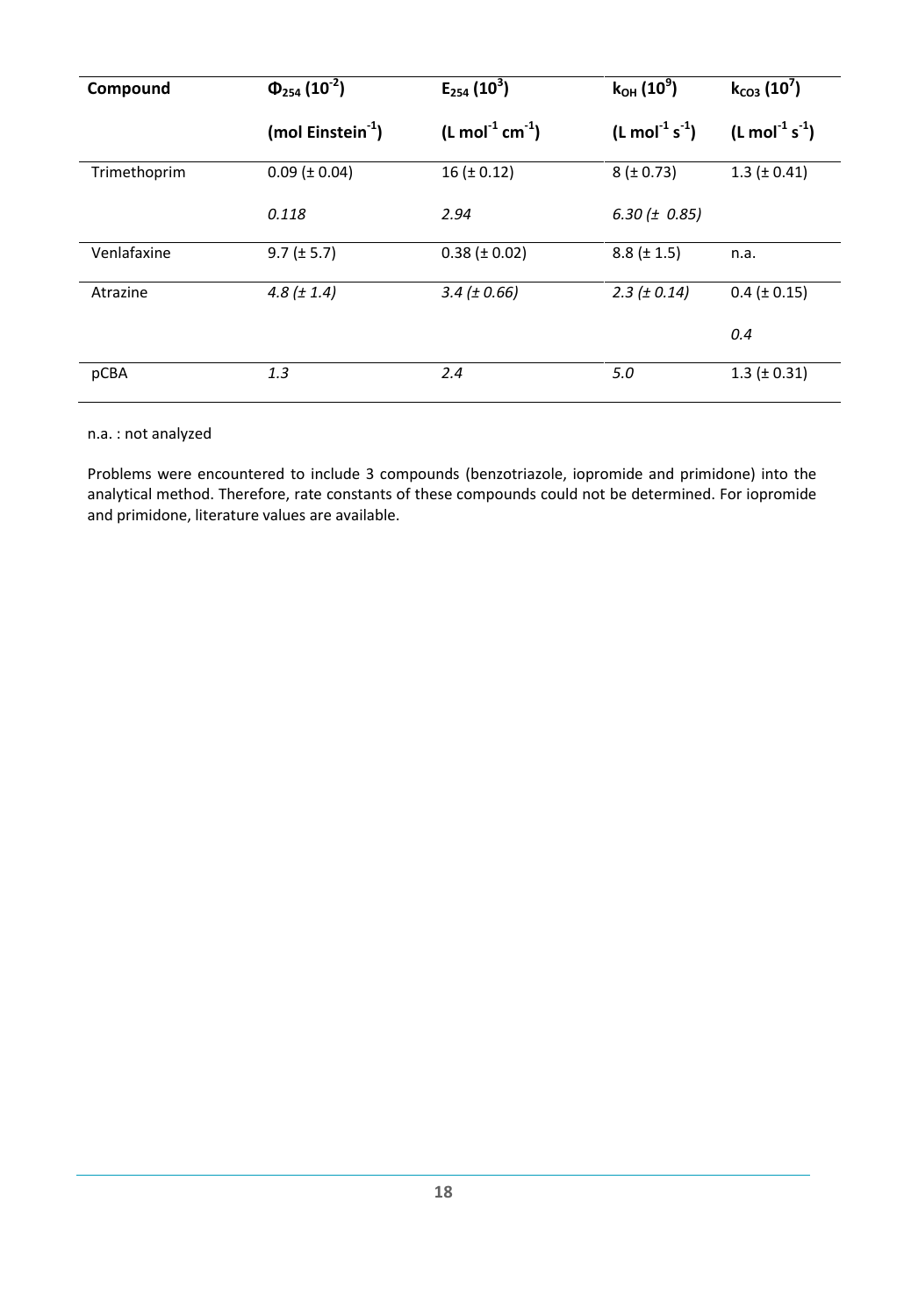<span id="page-25-0"></span>

| Lamp Type                      | <b>LP</b>     | <b>LP</b>    | <b>LP</b>    | <b>MP</b>     | <b>MP</b>    | <b>MP</b>    | <b>LP</b>     | <b>LP</b>  | <b>LP</b>    | <b>MP</b>     | <b>MP</b>  | <b>MP</b>    |
|--------------------------------|---------------|--------------|--------------|---------------|--------------|--------------|---------------|------------|--------------|---------------|------------|--------------|
| <b>Water Type</b>              | <b>MilliQ</b> | <b>NWG</b>   | <b>Meuse</b> | <b>MilliQ</b> | <b>NWG</b>   | <b>Meuse</b> | <b>MilliQ</b> | <b>NWG</b> | <b>Meuse</b> | <b>MilliQ</b> | <b>NWG</b> | <b>Meuse</b> |
| $H_2O_2$ (mg L <sup>-1</sup> ) | $\mathbf 0$   | $\mathbf{0}$ | $\mathbf{0}$ | $\mathbf{0}$  | $\mathbf{0}$ | $\mathbf 0$  | 10            | 10         | 10           | 10            | 10         | 10           |
| Amph                           | 1.6           | 0.5          | 6.6          | 54.2          | 73.6         | 392.5        | 212.2         | 85.1       | 78.3         | 301.9         |            | 338.1        |
| Atenolol                       | 1.1           | 0.3          | 0.8          | 29.5          | 10.0         | 20.4         | 191.7         | 25.7       | 20.6         | 308.8         | 49.9       | 37.1         |
| Bezafibrate                    | 1.8           | 1.2          | 1.2          | 42.1          | 17.9         | 25.7         | 237.3         | 31.8       | 25.3         | 363.7         | 62.1       | 46.1         |
| Carbamazepine                  | 0.9           | 0.1          | 0.7          | 30.6          | 8.2          | 26.2         | 256.8         | 34.5       | 26.0         | 390.4         | 59.4       | 46.0         |
| Clenbuterol                    | 4.0           | 3.0          | 5.2          | 61.9          | 51.1         | 348.0        | 175.5         | 56.1       | 50.4         | 254.6         | 189.6      | 307.8        |
| Clindamycin                    | 0.6           | 0.6          | 2.2          | 25.9          | 19.6         | 156.6        | 243.1         | 52.9       | 40.0         | 353.4         | 106.8      | 123.3        |
| Clofibric Acid                 | 10.5          | 10.0         | 10.3         | 122.1         | 88.2         | 79.8         | 183.5         | 32.1       | 27.6         | 372.5         | 125.1      | 90.3         |
| Cortisol                       | 26.8          | 27.4         | 24.9         | 34.2          | 17.5         | 34.4         | 244.4         | 60.4       | 54.0         | 328.5         | 60.0       | 47.8         |
| Cortisone                      | 7.9           | 7.7          | 7.4          | 24.2          | 7.9          | 17.2         | 184.0         | 32.9       | 25.5         | 264.8         | 37.8       | 29.8         |
| Cyclophosphamide               | 0.1           | $-0.1$       | $-0.2$       | 10.8          | 2.0          | 6.5          | 89.8          | 11.2       | 9.4          | 125.8         | 16.5       | 13.9         |
| Diatrizoic Acid                | 37.3          | 46.2         | 40.7         | 27.9          | 30.4         | 23.4         | 53.4          | 49.4       | 43.0         | 42.0          | 30.4       | 30.1         |
| Diclofenac                     | 78.8          | 79.3         | 81.8         | 270.0         | 179.6        | 444.7        | 281.4         | 127.3      | 152.9        | 441.7         | 309.9      | 426.2        |
| Dimethylaminophenazone         | 151.2         | 143.7        | 392.3        | 414.0         | 426.7        | 414.5        |               |            |              |               |            |              |
| Erythromycin A                 | 0.0           | 0.5          | 0.4          | 14.0          | 8.0          | 11.1         | 97.5          | 16.9       | 10.4         | 192.6         | 32.8       | 15.0         |
| Fluoxetine                     | 15.9          | 14.5         | 15.7         | 114.5         | 75.5         | 67.6         | 248.6         | 45.8       | 35.1         | 422.0         | 108.1      | 83.0         |
| Furosemide                     | 7.6           | 5.9          | 7.0          | 80.2          | 39.3         | 151.2        | 312.1         | 57.2       | 40.9         | 483.8         | 115.6      | 113.2        |

Table 6: Fluence based reaction rate constants for several pharmaceuticals in a LP and MP UV and UV/H<sub>2</sub>O<sub>2</sub> processes with different types of water (\*10<sup>4</sup>) (cm<sup>2</sup>mJ<sup>-1</sup>).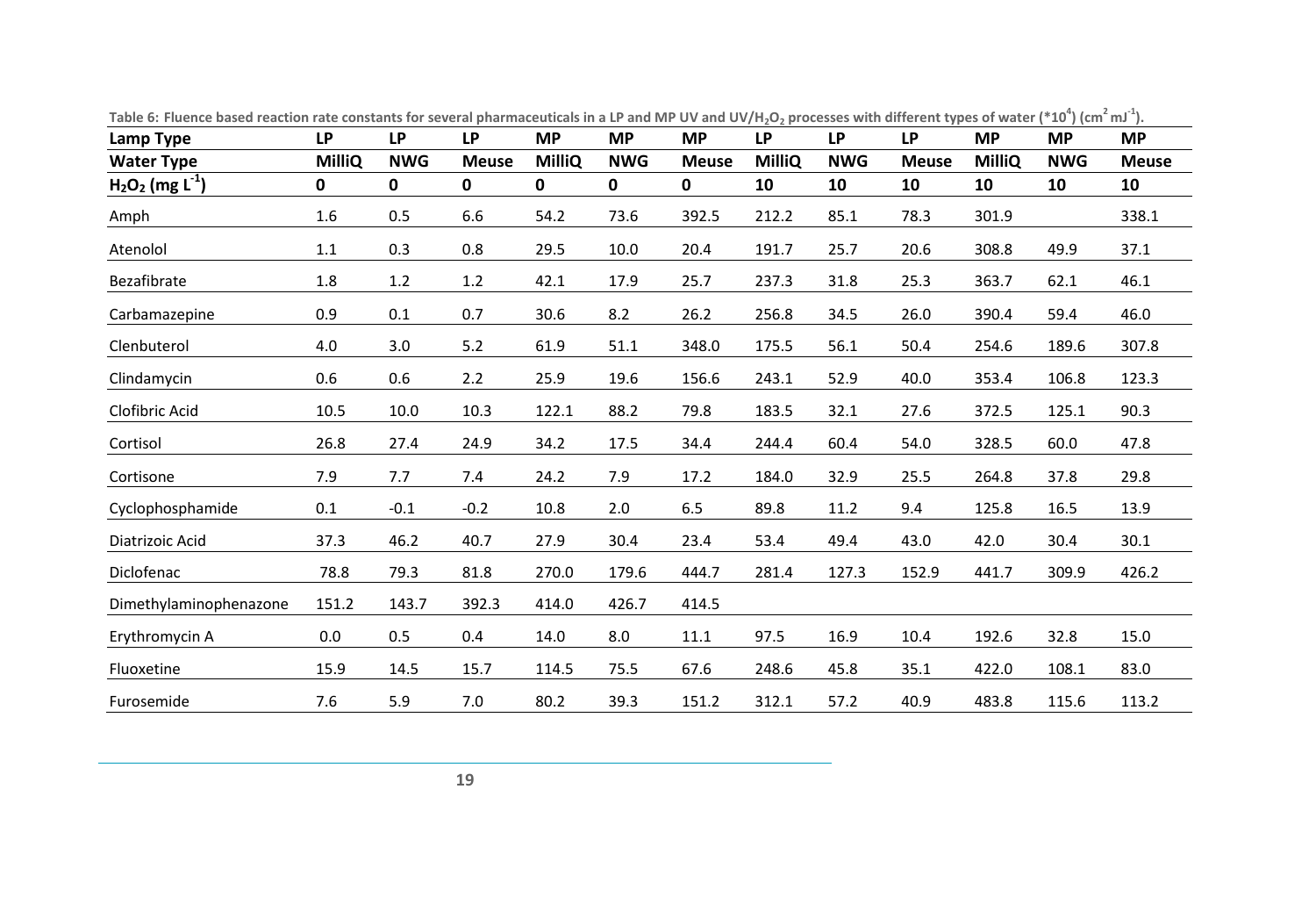| Lamp Type                      | <b>LP</b>     | <b>LP</b>   | <b>LP</b>    | <b>MP</b>     | <b>MP</b>   | <b>MP</b>    | <b>LP</b>     | <b>LP</b>  | <b>LP</b>    | <b>MP</b>     | <b>MP</b>  | <b>MP</b>    |
|--------------------------------|---------------|-------------|--------------|---------------|-------------|--------------|---------------|------------|--------------|---------------|------------|--------------|
| <b>Water Type</b>              | <b>MilliQ</b> | <b>NWG</b>  | <b>Meuse</b> | <b>MilliQ</b> | <b>NWG</b>  | <b>Meuse</b> | <b>MilliQ</b> | <b>NWG</b> | <b>Meuse</b> | <b>MilliQ</b> | <b>NWG</b> | <b>Meuse</b> |
| $H_2O_2$ (mg L <sup>-1</sup> ) | $\mathbf 0$   | $\mathbf 0$ | $\mathbf 0$  | $\mathbf 0$   | $\mathbf 0$ | $\mathbf 0$  | 10            | 10         | 10           | 10            | 10         | 10           |
| Gemfibrozil                    | 1.6           | 0.5         | 0.8          | 43.4          | 7.6         | 22.4         | 247.4         | 31.1       | 25.2         | 385.9         | 56.0       | 46.5         |
| Guanylurea                     | 3.9           |             | $-0.8$       | 1.4           |             |              | $1.3$         |            | 0.3          | 4.2           |            |              |
| Ifosfamide                     | 0.2           | $-0.0$      | $-0.3$       | 12.8          | 3.0         | 7.8          | 101.1         | 12.0       | 10.3         | 150.4         | 20.6       | 15.3         |
| Ketoprofen                     | 422.8         | 428.1       | 444.5        | 430.0         | 432.1       | 446.3        | 832.7         | 823.1      | 808.6        | 870.9         | 635.9      | 621.4        |
| Lincomycin                     | 0.9           | $1.4\,$     | 2.9          | 27.7          | 34.1        | 228.2        |               | 78.8       | 47.3         | 517.7         |            | 165.1        |
| Metformin                      | 0.8           |             | $-0.0$       | 4.4           |             |              | 36.6          |            | 3.9          | 55.1          |            |              |
| Metoprolol                     | 0.8           | 0.4         | 0.8          | 35.6          | 15.3        | 25.7         | 217.2         | 28.5       | 23.0         | 337.3         | 60.1       | 46.1         |
| Metronidazole                  | 1.4           | 0.9         | 1.8          | 17.6          | 5.3         | 12.8         | 133.6         | 19.2       | 14.5         | 201.7         | 27.9       | 23.9         |
| Naproxen                       | 3.3           | 2.5         | 3.8          | 79.8          | 56.4        | 133.1        | 276.5         | 47.8       | 37.8         | 449.5         | 147.6      | 114.4        |
| Niacin                         | 1.2           | 0.7         | $-2.3$       | 5.9           | 2.1         |              | 42.8          | 9.6        | 7.2          | 60.9          | 14.2       | 6.6          |
| Paracetamol                    | 1.9           | 1.3         | 8.6          | 54.1          | 98.6        | 364.2        | 194.1         | 19.6       | 91.7         | 295.4         |            | 350.4        |
| Paroxetine                     | 2.4           | 2.6         | 3.8          | 72.9          | 20.2        | 113.7        | 233.6         | 33.7       | 28.4         | 383.9         | 79.5       | 92.7         |
| Penicillin V                   | 13.3          |             | 14.7         | 81.2          |             | 53.2         |               |            |              |               |            |              |
| Pentoxifylline                 | 0.9           | 0.5         | 0.8          | 21.9          | 5.3         | 17.2         | 186.6         | 23.2       | 18.6         | 279.2         | 37.8       | 30.9         |
| Phenazone                      | 26.5          | 27.3        | 25.3         | 36.7          | 23.0        | 29.3         | 170.7         | 45.6       | 42.1         | 247.3         | 52.7       | 44.9         |
| Pindolol                       | 4.2           | 5.7         | 19.4         | 376.3         | 160.2       | 518.8        |               | 94.2       | 172.5        | 311.2         | 383.0      | 916.2        |
| Prednisolone                   | 454.4         | 451.8       | 508.8        | 391.3         | 408.0       | 460.8        | 888.0         | 889.8      | 722.6        | 722.4         | 439.8      | 452.5        |
| Propranolol                    | 1.6           | 2.3         | 4.5          | 53.5          | 68.0        | 300.7        | 286.1         | 94.5       | 56.3         | 445.4         |            | 222.7        |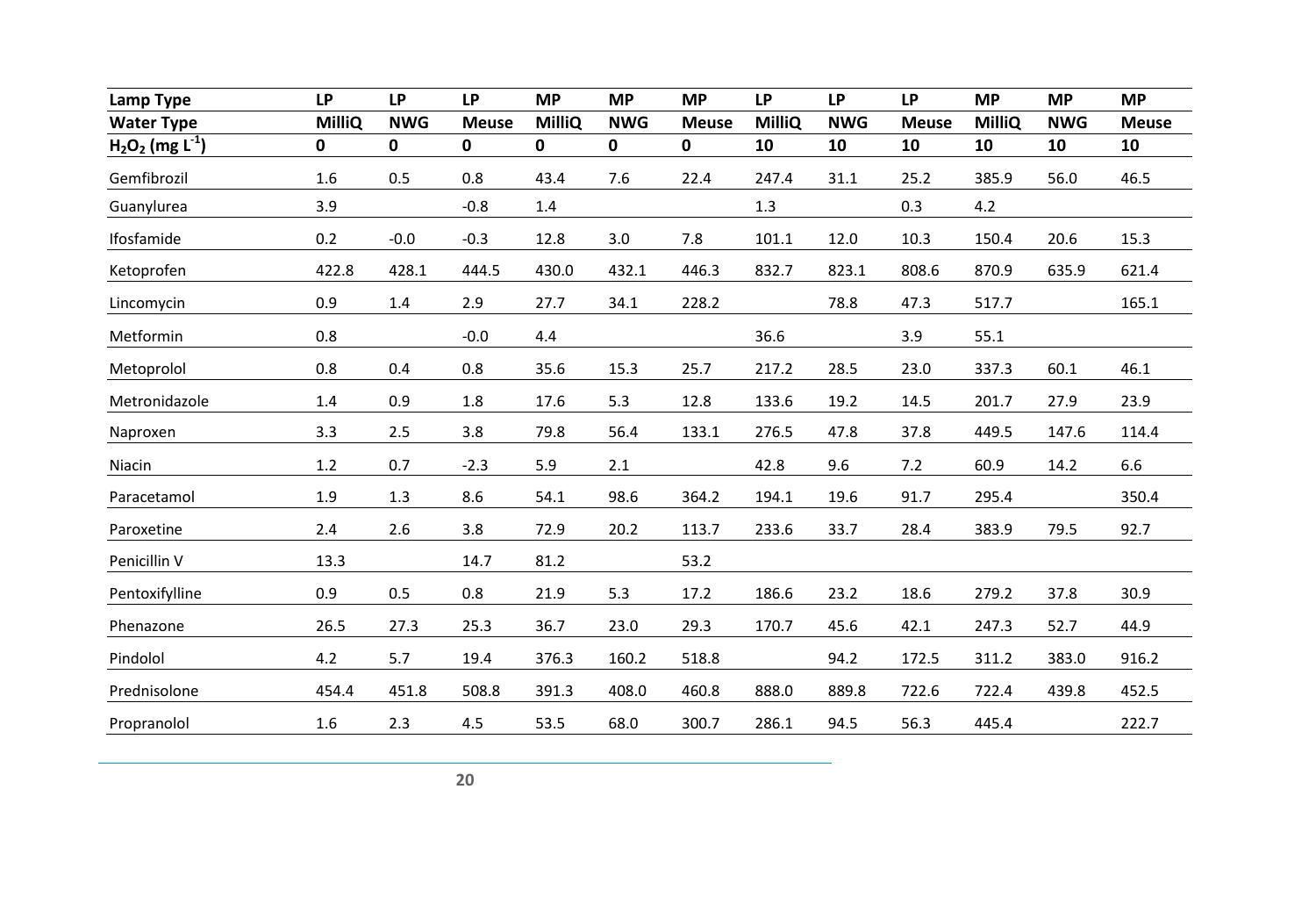| Lamp Type                      | LP            | LP         | <b>LP</b>    | <b>MP</b>     | <b>MP</b>  | <b>MP</b>    | <b>LP</b>     | <b>LP</b>  | <b>LP</b>    | <b>MP</b>     | <b>MP</b>  | <b>MP</b>    |
|--------------------------------|---------------|------------|--------------|---------------|------------|--------------|---------------|------------|--------------|---------------|------------|--------------|
| <b>Water Type</b>              | <b>MilliQ</b> | <b>NWG</b> | <b>Meuse</b> | <b>MilliQ</b> | <b>NWG</b> | <b>Meuse</b> | <b>MilliQ</b> | <b>NWG</b> | <b>Meuse</b> | <b>MilliQ</b> | <b>NWG</b> | <b>Meuse</b> |
| $H_2O_2$ (mg L <sup>-1</sup> ) | 0             | 0          | 0            | 0             | 0          | 0            | 10            | 10         | 10           | 10            | 10         | 10           |
| Salbutamol                     | 1.3           | 2.4        | 3.7          | 38.4          | 41.9       | 343.0        |               | 22.3       | 29.5         | 260.2         | 116.5      | 190.4        |
| Sotalol                        | 7.3           | 43.8       | 51.2         | 79.6          | 83.3       | 307.9        | 177.2         | 91.0       | 71.0         | 300.8         |            | 155.5        |
| Sulfachloropyridazine          | 6.2           | 4.2        | 5.8          | 85.1          | 37.9       | 342.3        | 278.9         | 51.5       | 37.7         | 401.2         | 166.6      | 199.3        |
| Sulfadiazine                   | 5.4           | 6.3        | 6.3          | 66.7          | 42.2       | 357.6        | 292.8         | 64.2       | 37.2         | 397.2         | 138.6      | 200.5        |
| Sulfamethoxazole               | 56.9          | 25.9       | 24.0         | 109.5         | 51.1       | 302.1        | 228.2         | 58.3       | 46.7         | 361.9         | 85.3       | 169.4        |
| Sulfaquinoxalin                | 4.9           | 1.0        | 1.8          | 79.0          | 27.9       | 309.0        | 288.3         | 31.9       | 28.1         | 431.8         | 83.7       | 163.1        |
| Terbutaline                    | 1.1           | 5.1        | 36.4         | 50.1          | 281.6      | 376.8        |               |            |              |               |            |              |
| Trimethoprim                   | 0.9           | 0.3        | 0.5          | 25.0          | 6.9        | 23.9         | 219.9         | 29.0       | 22.8         | 334.6         | 49.0       | 41.6         |
| Venlafaxine                    | 1.5           | 0.6        | 1.1          | 37.7          | 16.4       | 40.6         | 232.3         | 31.5       | 25.4         | 371.1         | 67.3       | 55.6         |

Problems were encountered to include 3 compounds (benzotriazole, iopromide and primidone) into the analytical method. Therefore, rate constants of these compounds could not be determined.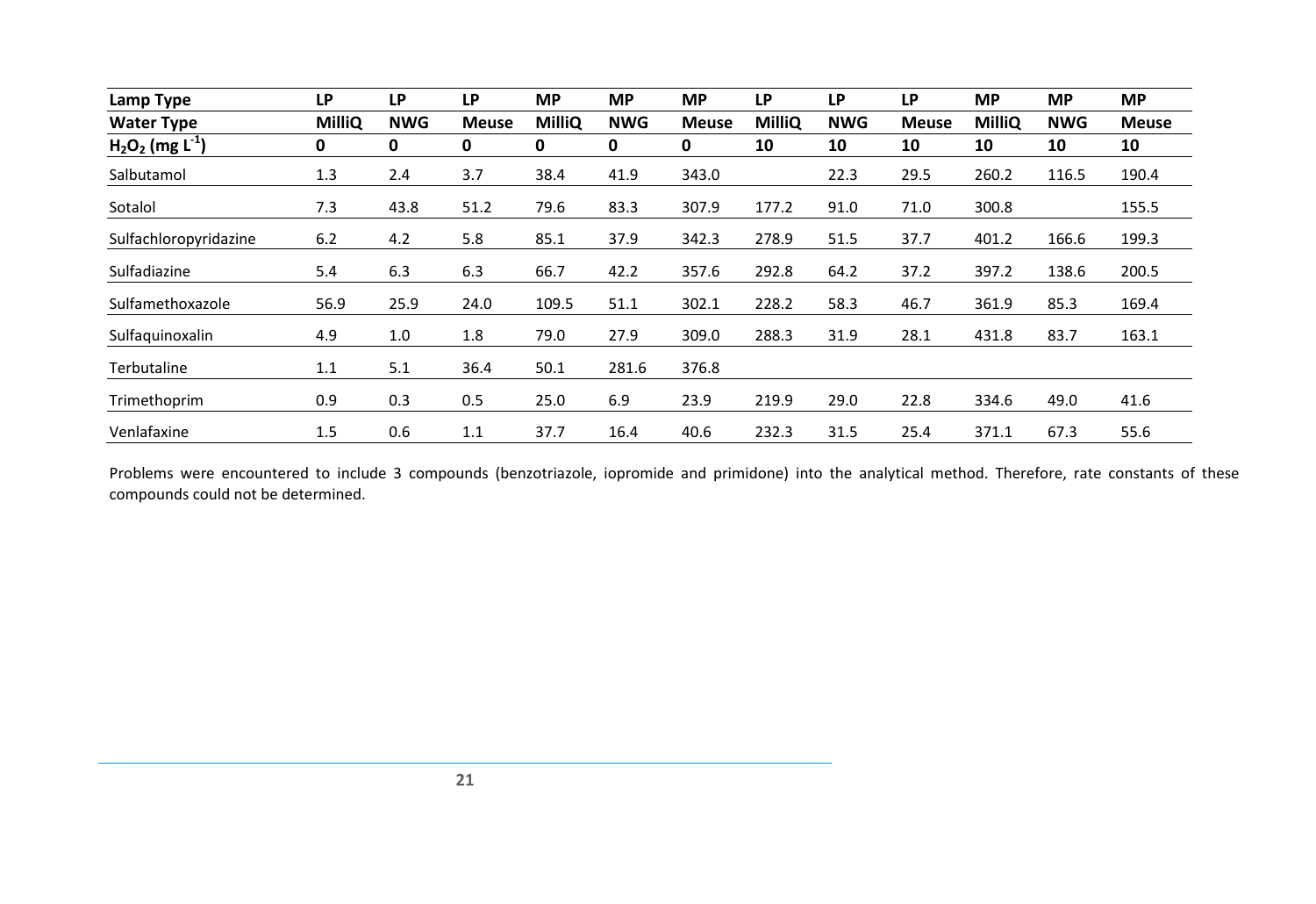<span id="page-28-0"></span>**4.3 Estimation of the second order rate constants using a quantitative structure-activity relationships (QSAR) approach**

Water resources may be contaminated by an immense range of micropollutants presenting chemically structural diversity. To date, oxidation rate constants are far away to be available for all these compounds. However, several models have been developed to correlate oxidation rate constants of compounds with their chemical structures using substituents descriptor variables [\(Canonica and Tratnyek, 2003\)](#page-32-21). Oxidation rate constants and thus elimination of a micropollutant during an oxidative water treatment would be rapidly estimated.

Using the existing rate constants, models have been established to predict rate constants for chlorination [\(Gallard and von Gunten, 2002\)](#page-32-22), ferrate<sup>VI</sup> [\(Lee et al., 2005\)](#page-33-19), ozonation and hydroxyl radical oxidation [\(Suarez et al., 2007;](#page-34-14) [Lee et al., 2014\)](#page-33-20).

Recently, Lee and von Gunten developed a general set of 18 QSARs based on 412 measured k-values for the oxidation of organic micropollutants with chlorine, chlorine dioxide, ferrate<sup>VI</sup> and ozone (Lee and von [Gunten, 2012\)](#page-33-21). Developed QSARs enables to predict 303 of 412 (74%) rate constants within a factor of 3 compared to the measured values. Additionally, using models for the oxidation of selected micropollutants by hydroxyl radicals, 39 of 45 (87%) predicted k-values were obtained within a factor of 3 compared to the measured data.

Wols and Vries developed a QSAR model for OH reaction rate constants in UV/H<sub>2</sub>O<sub>2</sub> processes (Wols and [Vries, 2012\)](#page-34-15).

Consequently, though there are still some uncertainties concerning the predicted rate constants, the QSAR models can be a useful tool for the estimation of rate constants and thus of the conversion of micropollutants in treated water.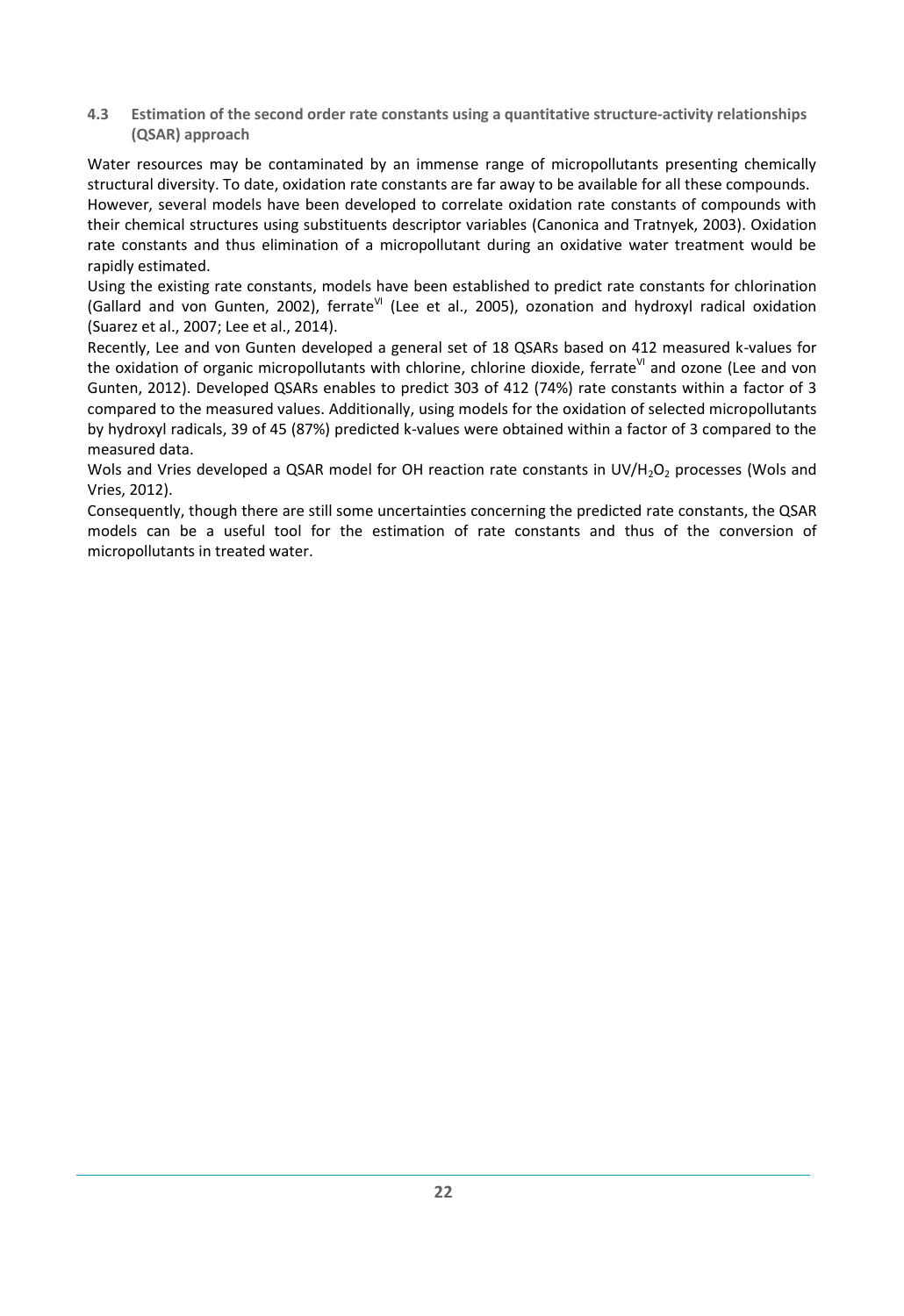### <span id="page-29-0"></span>**5 Prediction of micropollutant elimination during oxidative water treatment**

#### <span id="page-29-1"></span>**5.1 Prediction of micropollutant removal by ozonation in water**

During a water treatment by ozonation, the elimination of a micropollutant can be predicted using a kinetic model based on the previously calculated rate constants  $k_{M,OG}$  and  $k_{M,OH}$  as well as the ozone and hydroxyl radicals exposures. Ozone exposure can be quantified by monitoring the evolution of its concentration over the time. On the other hand, the radical exposure is more complicated to estimate, since there is no direct method for the determination of hydroxyl radicals concentration in solution. Therefore, a water quality parameter has been introduced [\(Elovitz and von Gunten, 1999\)](#page-32-23), the  $R<sub>ct</sub>$  value defined as the ratio between the OH radicals and  $O_3$  exposures:

$$
R_{ct} = \frac{\int [\bullet \; OH]dt}{\int [O_3]dt} \tag{13}
$$

The  $R_{ct}$  value can be measured by monitoring the decay of a probe compound, which is resistant toward ozone but reacts rapidly with OH radicals. In most cases, the used probe compound is pCBA, with a constant for the reaction with ozone and hydroxyl radical of  $k_{pCBA,O3}$  = 0.15 M<sup>-1</sup> s<sup>-1</sup> and  $k_{pCBA,OH}$  = 5  $\times$  10<sup>9</sup> M<sup>-1</sup>  $s<sup>-1</sup>$  respectively. Therefore, for pCBA, using eq. (4) and (13), the kinetic law can be expressed as equation (14):

$$
\ln\left(\frac{[pCBA]_0}{[pCBA]} \right) = k_{pCBA,OH} \int [OH] dt = k_{pCBA,OH} R_{ct} \int [O_3] dt
$$
\n(14)

Thus, the R<sub>ct</sub> parameter can be experimentally estimated by plotting ln ([pCBA]0/[pCBA]) vs. ozone exposure, being the slope of the curve.

Finally, the concentration of the substrate during water treatment by ozonation can be modeled with equation (15):

$$
[S] = [S]_0 \exp(-\left(k_{S,OH}R_{ct} + k_{S,O_S}\right) \int [O_3] \, dt) \tag{15}
$$

#### <span id="page-29-2"></span>**5.2 Prediction of micropollutant elimination by photolysis in water**

In a collimated beam set-up, reaction conditions are very well defined and the UV dose applied can be determined. However, in pilot and full scale UV reactors flow conditions have to be taken into account, as these determine the UV dose distribution through the reactor. The kinetic model predicts the conversion of compounds as a function of UV dose, and computational fluid dynamics (CFD) can be used to calculate the UV dose distribution through the reactor, as a function of reactor geometry and flow [\(Wols and](#page-34-16)  [Hofman-Caris, 2012a\)](#page-34-16). An example of CFD modeling of a reactor is shown in [Figure 2.](#page-30-0)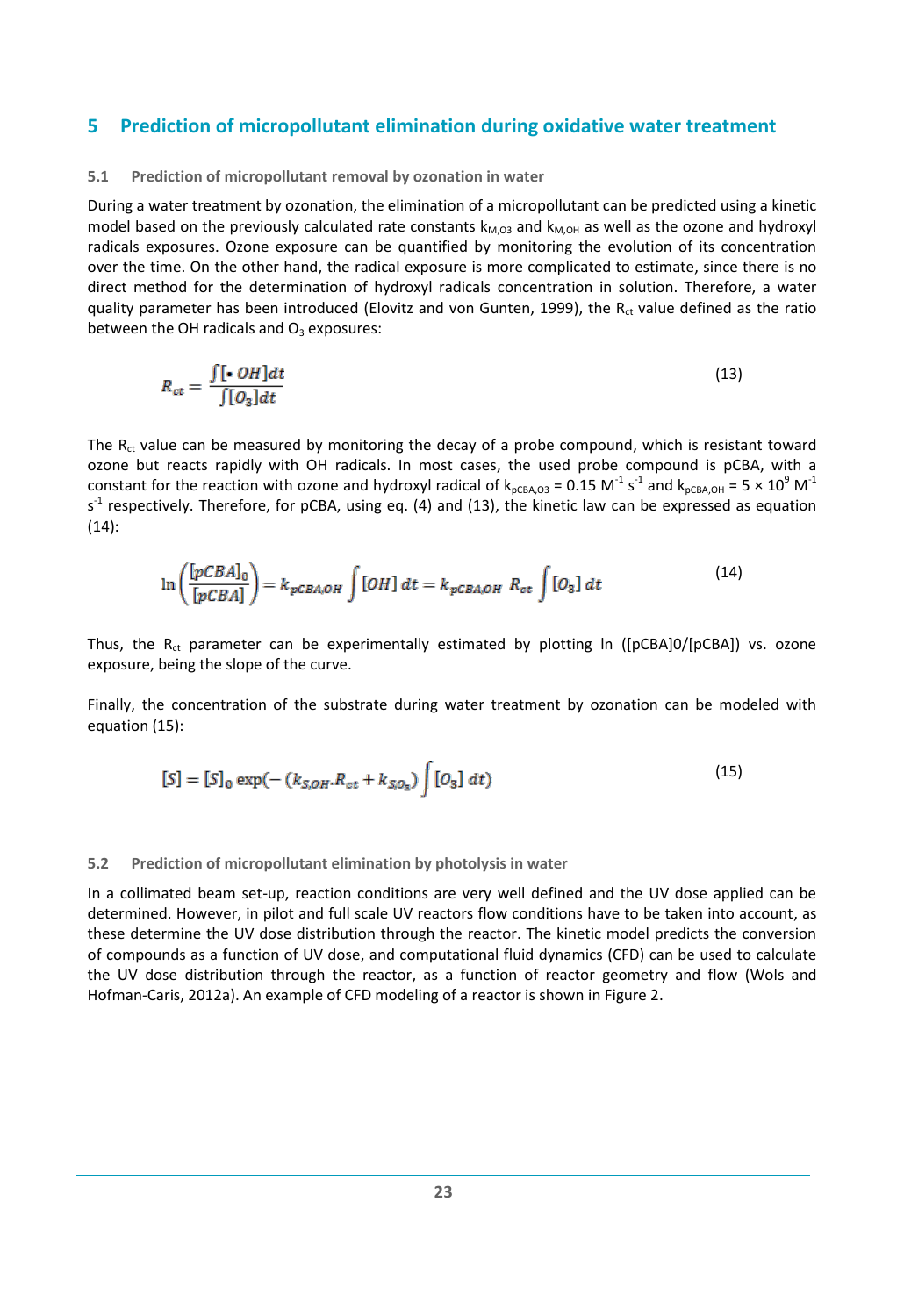

<span id="page-30-0"></span>By combining both models, the conversion of organic micropollutants can be predicted for pilot or full scale UV reactors. This is shown in [Figure 3.](#page-30-1)



<span id="page-30-1"></span>Validation of the model in a pilot reactor showed good results. All modeling described in this paragraph was based on systems equipped with LP UV lamps. For MP lamps it is much more complicated to develop a kinetic model, as these lamps emit over a broad range of wavelengths instead of only one wavelength.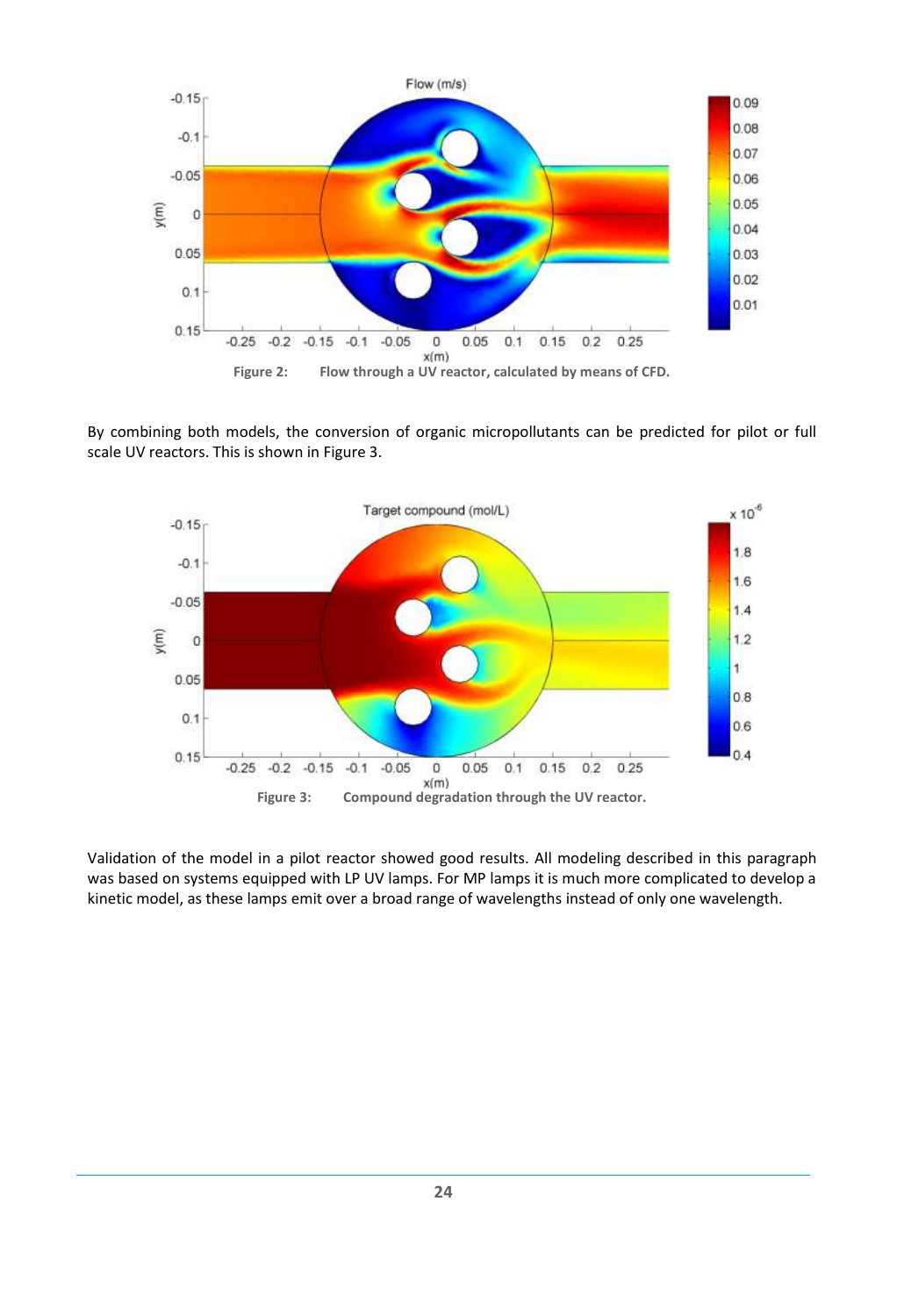## <span id="page-31-0"></span>**6 Conclusion**

In this report it is presented how ozone and hydroxyl radicals can degrade efficiently most of the emerging substances including pharmaceuticals, pesticides and industrial chemicals during water treatment with a focus on the substances selected for the Demeau project.

The studies reviewed in this report show the different mechanisms involved in the oxidation of organic compounds. The knowledge of the mechanism of oxidation is certainly essential for the prediction and the identification of transformation products in the effluent of treated waters. Due to its higher selectivity compared to hydroxyl radicals, ozone can therefore lead to a more predictable list of transformation products.

On the other hand, rate constants of a selection of environmentally occurring emerging substances are also reviewed in this report. Though the rate constants have not been determined for many compounds yet, the implementation of existing data in QSAR models is very helpful for the prediction of unknown rate constants. Once rate constants are measured or predicted, elimination of the micropollutants in water treatment can therefore be forecasted considering different water quality parameters.

As a conclusion, this report aimed at giving the pertinent information for a better understanding of the reactions involved during (advanced) oxidation processes. Even though each situation needs a specific solution, this report will be certainly helpful for the selection of relevant parameters to scale up or optimize processes of water or wastewater treatment.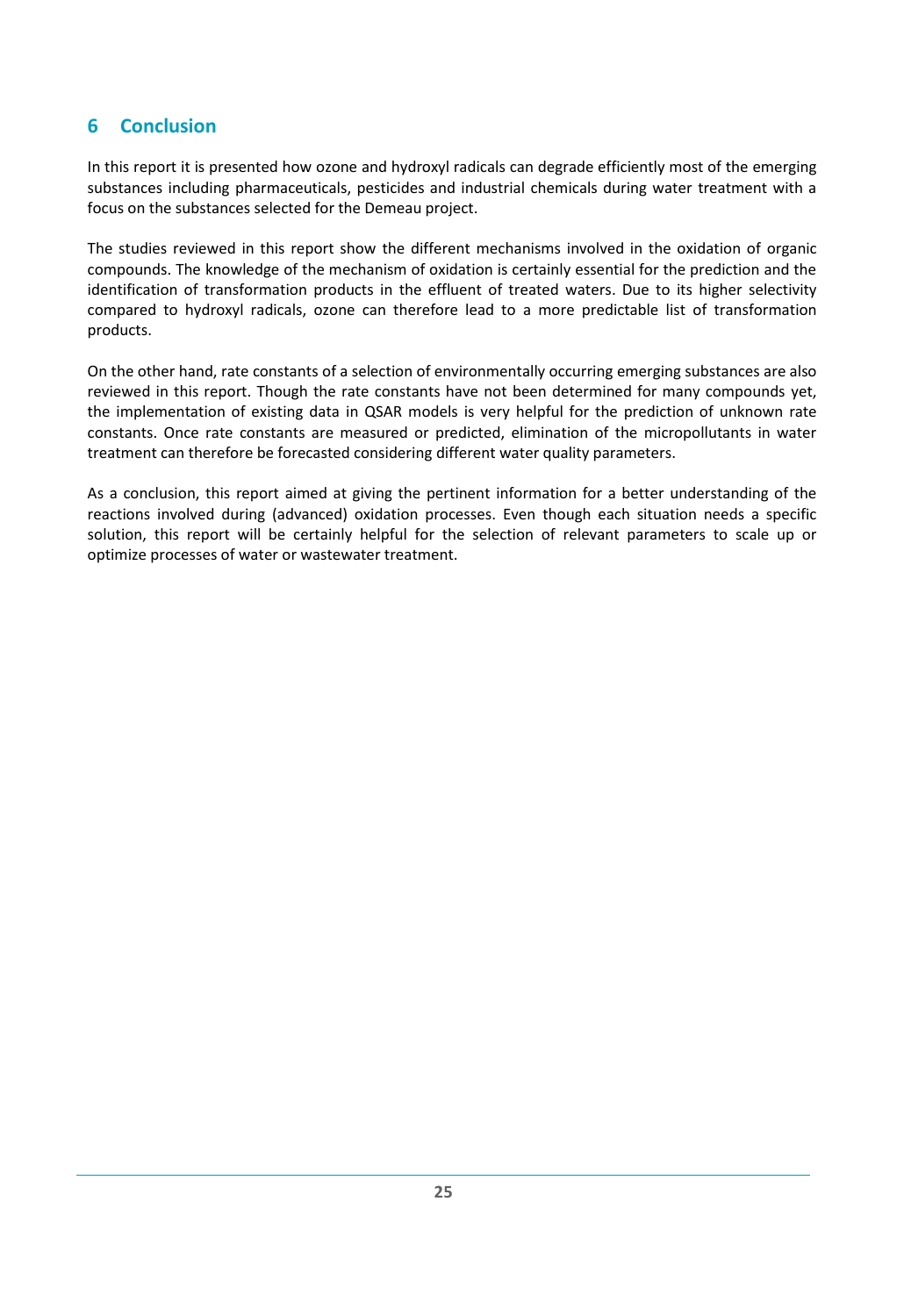## <span id="page-32-18"></span><span id="page-32-17"></span><span id="page-32-14"></span><span id="page-32-13"></span><span id="page-32-12"></span><span id="page-32-0"></span>**References**

- Acero, J.L., Stemmler, K., von Gunten, U., 2000. Degradation kinetics of atrazine and its degradation products with ozone and OH radicals: A predictive tool for drinking water treatment. Environ. Sci. Technol. 34, 591-597.
- <span id="page-32-20"></span><span id="page-32-6"></span>Benitez, F.J., Acero, J.L., Real, F.J., Roldán, G., Rodríguez, E., 2014. Ozonation of benzotriazole and methylindole: Kinetic modeling, identification of intermediates and reaction mechanisms. J. Hazard. Mater., *in press*.
- <span id="page-32-9"></span>Benitez, F.J., Real, F.J., Acero, J.L., Garcia, C., 2007. Kinetics of the transformation of phenyl-urea herbicides during ozonation of natural waters: Rate constants and model predictions. Water Res. 41, 4073-4084.
- <span id="page-32-10"></span>Benner, J., Ternes, T.A., 2009a. Ozonation of metoprolol: Elucidation of oxidation pathways and major oxidation products. Environ. Sci. Technol. 43, 5472-5480.
- <span id="page-32-19"></span><span id="page-32-7"></span>Benner, J., Ternes, T.A., 2009b. Ozonation of propranolol: Formation of oxidation products. Environ. Sci. Technol. 43, 5086-5093.
- <span id="page-32-3"></span>Bolton, J.R., Stefan, M.I., 2002. Fundamental photochemical approach to the concepts of fluence (UV dose) and electrical energy efficiency in photochemical degradation reactions. Res. Chem. Intermediat. 28, 857-870.
- <span id="page-32-21"></span>Canonica, S., Tratnyek, P.G., 2003. Quantitative structure-activity relationships for oxidation reactions of organic chemicals in water. Environ. Toxicol. Chem. 22, 1743-1754.
- <span id="page-32-4"></span>Criegee, R., 1975. Mechanism of Ozonolysis. Angew. Chem. Int. Edit. 14, 745-752.
- <span id="page-32-16"></span>de Laat, J., Maouala-Makata, P., Dore, M., 1996. Constantes Cinetiques de Reaction de L'Ozone Moleculaire et des Radicaux Hydroxyles Sur Quelques Phenyl-Urees et Acetamides Rate Constants for Reactions of Ozone and Hydroxyl Radicals with Several Phenyl-Ureas and Acetamides. Environ. Technol. 17, 707- 716.
- Dodd, M.C., Buffle, M.-O., von Gunten, U., 2006. Oxidation of Antibacterial Molecules by Aqueous Ozone: Moiety-Specific Reaction Kinetics and Application to Ozone-Based Wastewater Treatment. Environ. Sci. Technol. 40, 1969-1977.
- <span id="page-32-15"></span><span id="page-32-11"></span>Dorfman, L.M., Adams, G.E., 1973. Reactivity of the hydroxyl radical in aqueous solutions.
- <span id="page-32-5"></span>Dowideit, P., von Sonntag, C., 1998. Reaction of ozone with ethene and its methyl- and chlorinesubstituted derivatives in aqueous solution. Environ. Sci. Technol. 32, 1112-1119.
- <span id="page-32-23"></span>Elovitz, M.S., von Gunten, U., 1999. Hydroxyl Radical/Ozone Ratios During Ozonation Processes. I. The Rct Concept. Ozone Sci. Eng. 21, 239-260.
- Favier, M., van Schepdael, A., Cabooter, D., 2014. High-resolution MS and MSn investigation of ozone oxidation products from phenazone-type pharmaceuticals and metabolites. Hyphenated Techniques in Chromatography Conference, Bruges.
- <span id="page-32-22"></span>Gallard, H., von Gunten, U., 2002. Chlorination of Phenols: Kinetics and Formation of Chloroform. Environ. Sci. Technol. 36, 884-890.
- <span id="page-32-1"></span>Gerrity, D., Gamage, S., Holady, J.C., Mawhinney, D.B., Quinones, O., Trenholm, R.A., Snyder, S.A., 2011. Pilot-scale evaluation of ozone and biological activated carbon for trace organic contaminant mitigation and disinfection. Water Res. 45, 2155-2165.
- Haag, W.R., Hoigne, J., 1983. Ozonation of bromide-containing waters: kinetics of formation of hypobromous acid and bromate. Environ. Sci. Technol. 17, 261-267.
- <span id="page-32-2"></span>Hoigné, J., Bader, H., 1983a. Rate constants of reactions of ozone with organic and inorganic compounds in water—I: Non-dissociating organic compounds. Water Res. 17, 173-183.
- <span id="page-32-8"></span>Hoigné, J., Bader, H., 1983b. Rate constants of reactions of ozone with organic and inorganic compounds in water—II: Dissociating organic compounds. Water Res. 17, 185-194.
- Hoigné, J., Bader, H., Haag, W.R., Staehelin, J., 1985. Rate constants of reactions of ozone with organic and inorganic compounds in water—III. Inorganic compounds and radicals. Water Res. 19, 993-1004.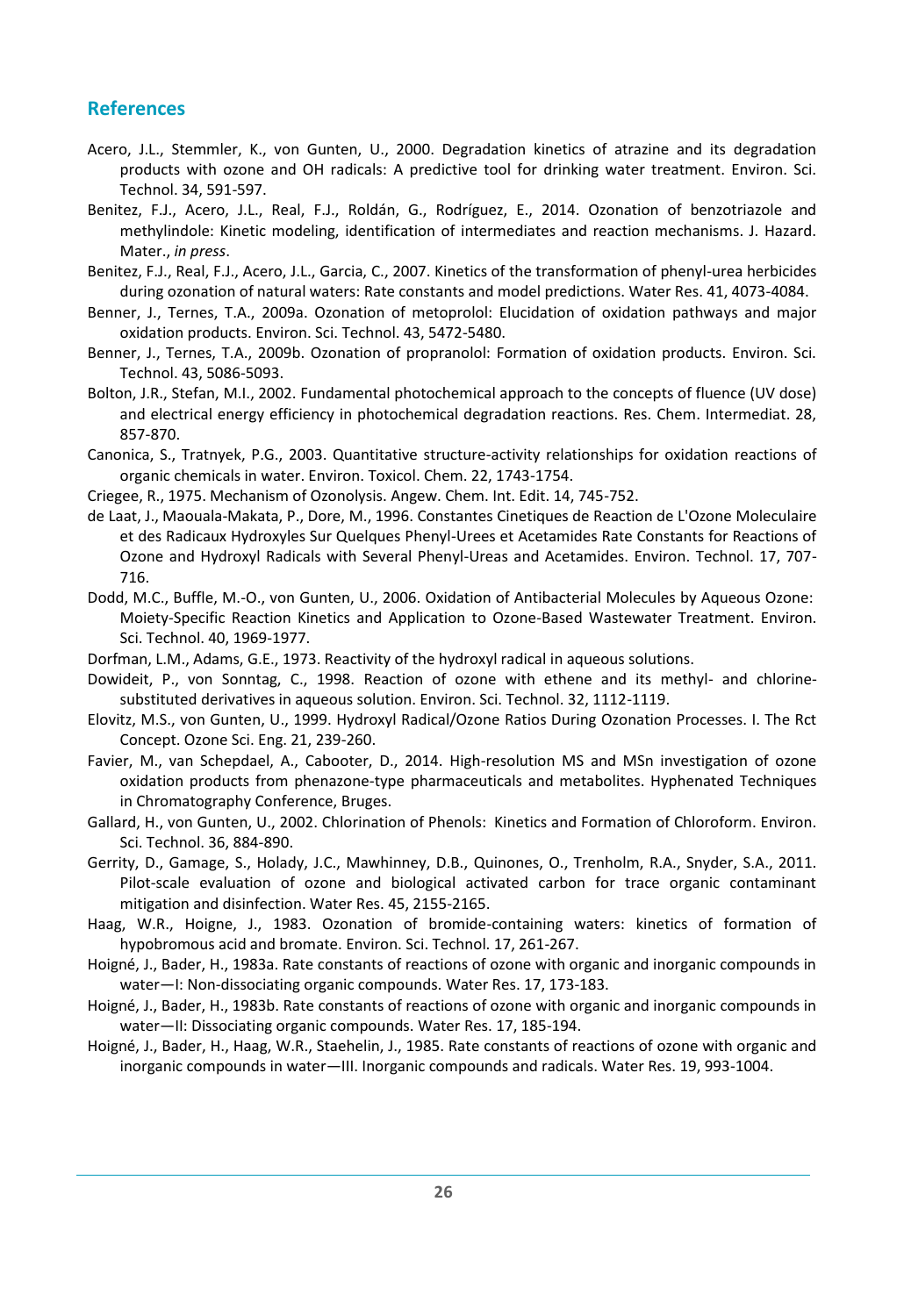- <span id="page-33-17"></span><span id="page-33-16"></span><span id="page-33-15"></span><span id="page-33-12"></span><span id="page-33-2"></span>Hollender, J., Zimmermann, S.G., Koepke, S., Krauss, M., McArdell, C.S., Ort, C., Singer, H., von Gunten, U., Siegrist, H., 2009. Elimination of Organic Micropollutants in a Municipal Wastewater Treatment Plant Upgraded with a Full-Scale Post-Ozonation Followed by Sand Filtration. Environ. Sci. Technol. 43, 7862-7869.
- Huber, M.M., Canonica, S., Park, G.-Y., von Gunten, U., 2003. Oxidation of Pharmaceuticals during Ozonation and Advanced Oxidation Processes. Environ. Sci. Technol. 37, 1016-1024.
- Keen, O.S., Ferrer, I., Michael Thurman, E., Linden, K.G., 2014. Degradation pathways of lamotrigine under advanced treatment by direct UV photolysis, hydroxyl radicals, and ozone. Chemosphere 117, 316- 323.
- <span id="page-33-14"></span><span id="page-33-1"></span>Kolpin, D.W., Furlong, E.T., Meyer, M.T., Thurman, E.M., Zaugg, S.D., Barber, L.B., Buxton, H.T., 2002. Pharmaceuticals, hormones, and other organic wastewater contaminants in US streams, 1999-2000: A national reconnaissance. Environ. Sci. Technol. 36, 1202-1211.
- <span id="page-33-13"></span><span id="page-33-11"></span>Lange, F., Cornelissen, S., Kubac, D., Sein, M.M., von Sonntag, J., Hannich, C.B., Golloch, A., Heipieper, H.J., Möder, M., von Sonntag, C., 2006. Degradation of macrolide antibiotics by ozone: A mechanistic case study with clarithromycin. Chemosphere 65, 17-23.
- Lee, C., Yoon, J., Von Gunten, U., 2007. Oxidative degradation of N-nitrosodimethylamine by conventional ozonation and the advanced oxidation process ozone/hydrogen peroxide. Water Res. 41, 581-590.
- <span id="page-33-20"></span>Lee, Y., Kovalova, L., McArdell, C.S., von Gunten, U., 2014. Prediction of micropollutant elimination during ozonation of a hospital wastewater effluent. Water Res. 64, 134-148.
- <span id="page-33-4"></span>Lee, Y., von Gunten, U., 2010. Oxidative transformation of micropollutants during municipal wastewater treatment: Comparison of kinetic aspects of selective (chlorine, chlorine dioxide, ferrateVI, and ozone) and non-selective oxidants (hydroxyl radical). Water Res. 44, 555-566.
- <span id="page-33-21"></span>Lee, Y., von Gunten, U., 2012. Quantitative structure–activity relationships (QSARs) for the transformation of organic micropollutants during oxidative water treatment. Water Res. 46, 6177-6195.
- <span id="page-33-19"></span><span id="page-33-18"></span>Lee, Y., Yoon, J., von Gunten, U., 2005. Kinetics of the Oxidation of Phenols and Phenolic Endocrine Disruptors during Water Treatment with Ferrate (Fe(VI)). Environ. Sci. Technol. 39, 8978-8984.
- <span id="page-33-6"></span>Leitzke, A., Flyunt, R., Theruvathu, J.A., Von Sonntag, C., 2003. Ozonolysis of vinyl compounds, CH2=CH-X, in aqueous solution - The chemistries of the ensuing formyl compounds and hydroperoxides. Org. Biomol. Chem. 1, 1012-1019.
- <span id="page-33-5"></span>Leitzke, A., Reisz, E., Flyunt, R., von Sonntag, C., 2001. The reactions of ozone with cinnamic acids: formation and decay of 2-hydroperoxy-2-hydroxyacetic acid. J. Chem. Soc. Perk. T. 2, 793-797.
- <span id="page-33-7"></span>Leitzke, A., von Sonntag, C., 2009. Ozonolysis of unsaturated acids in aqueous solution: Acrylic, methacrylic, maleic, fumaric and muconic acids. Ozone Sci. Eng. 31, 301-308.
- Liu, Q., Schurter, L.M., Muller, C.E., Aloisio, S., Francisco, J.S., Margerum, D.W., 2001. Kinetics and Mechanisms of Aqueous Ozone Reactions with Bromide, Sulfite, Hydrogen Sulfite, Iodide, and Nitrite Ions. Inorganic Chemistry 40, 4436-4442.
- <span id="page-33-9"></span>Muñoz, F., von Sonntag, C., 2000. The reactions of ozone with tertiary amines including the complexing agents nitrilotriacetic acid (NTA) and ethylenediaminetetraacetic acid (EDTA) in aqueous solution. J. Chem. Soc. Perk. T. 2, 2029-2033.
- <span id="page-33-8"></span>Mvula, E., von Sonntag, C., 2003. Ozonolysis of phenols in aqueous solution. Org. Biomol. Chem. 1, 1749- 1756.
- <span id="page-33-10"></span>Pryor, W.A., Giamalva, D.H., Church, D.F., 1984. Kinetics of ozonation. 2. Amino acids and model compounds in water and comparisons to rates in nonpolar solvents. J. Am. Chem. Soc. 106, 7094- 7100.
- Real, F.J., Benitez, F.J., Acero, J.L., Sagasti, J.J.P., Casas, F., 2009. Kinetics of the Chemical Oxidation of the Pharmaceuticals Primidone, Ketoprofen, and Diatrizoate in Ultrapure and Natural Waters. Ind. Eng. Chem. Res. 48, 3380-3388.
- <span id="page-33-3"></span>Rosario-Ortiz, F.L., Wert, E.C., Snyder, S.A., 2010. Evaluation of UV/H2O2 treatment for the oxidation of pharmaceuticals in wastewater. Water Res. 44, 1440-1448.
- <span id="page-33-0"></span>Schwarzenbach, R.P., Escher, B.I., Fenner, K., Hofstetter, T.B., Johnson, C.A., von Gunten, U., Wehrli, B., 2006. The challenge of micropollutants in aquatic systems. Science 313, 1072-1077.